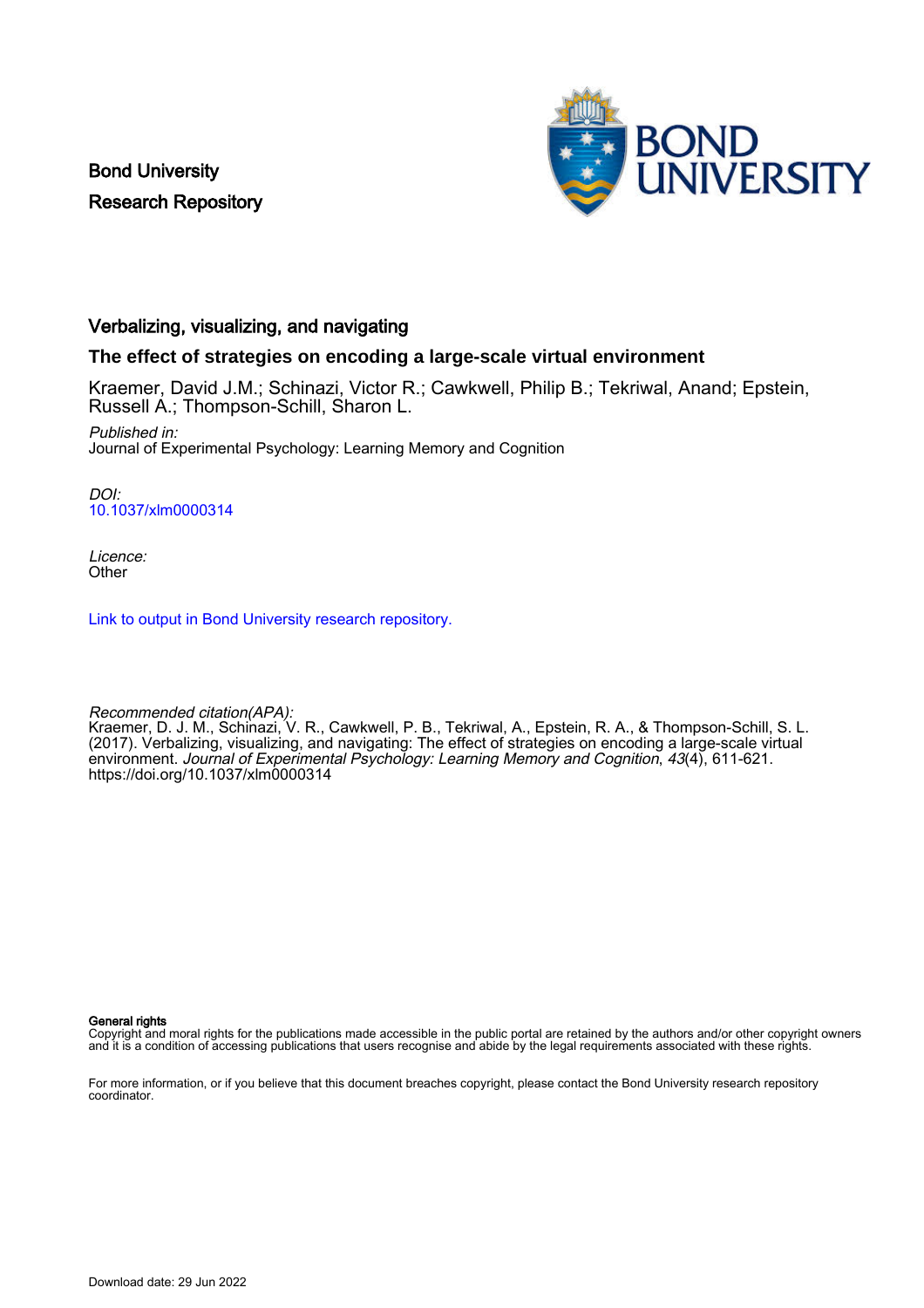Running head: VERBALIZING, VISUALIZING, AND NAVIGATING

# **Verbalizing, Visualizing, and Navigating:**

# **The Effect of Strategies on Encoding a Large-Scale Virtual Environment**

David J.M. Kraemer\*, Victor R. Schinazi, Philip B. Cawkwell, Anand Tekriwal,

Russell A. Epstein, & Sharon L. Thompson-Schill

Center for Cognitive Neuroscience, Department of Psychology,

University of Pennsylvania, Philadelphia

\* Indicates corresponding author (now at Dartmouth College):

David J.M. Kraemer

Dept. of Education,

Dartmouth College

5 Maynard St.

Hanover, NH 03755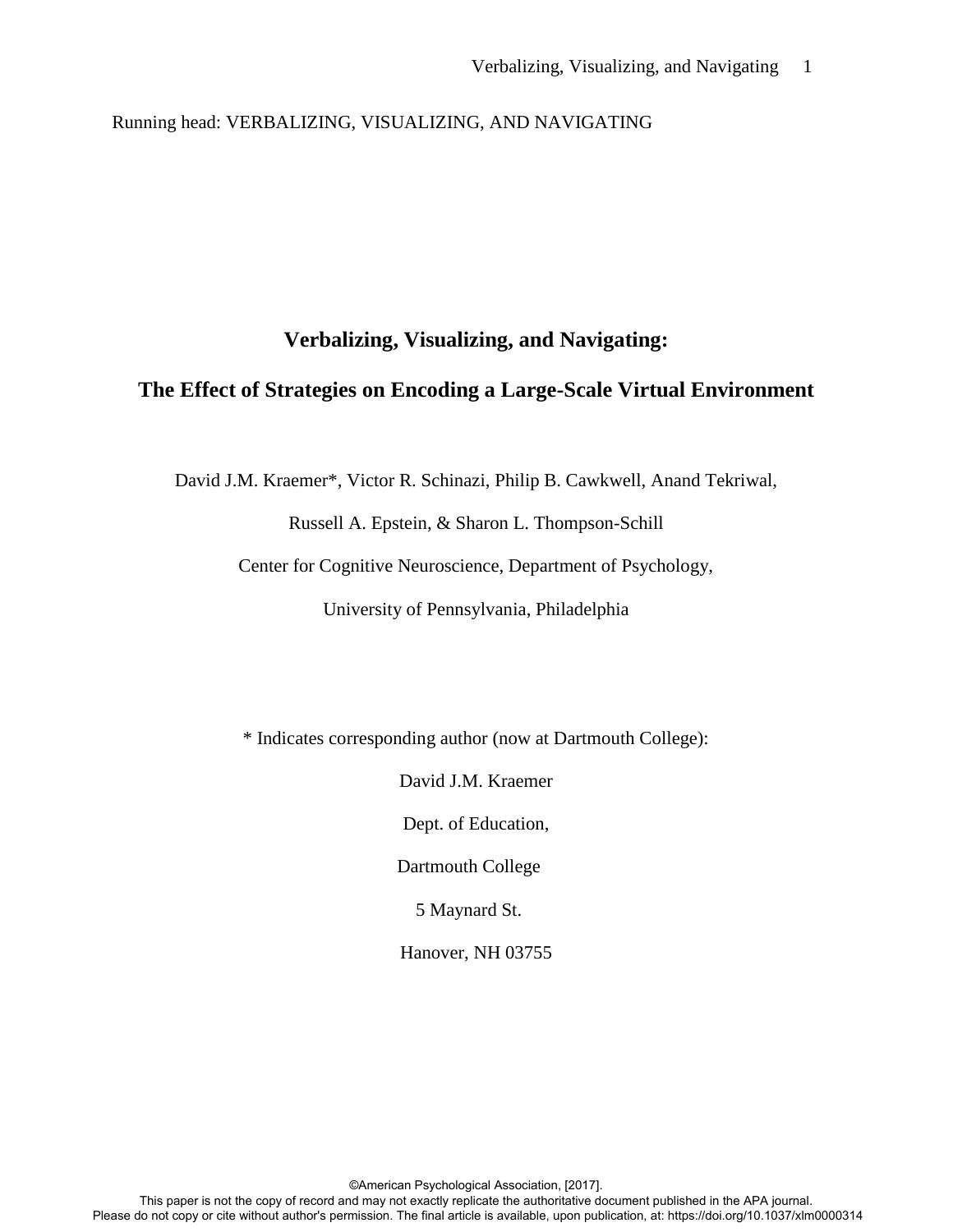#### Abstract

Using novel virtual cities, we investigated the influence of verbal and visual strategies on the encoding of navigation-relevant information in a large-scale virtual environment. In two experiments, participants watched videos of routes through four virtual cities and were subsequently tested on their memory for observed landmarks and on their ability to make judgments regarding the relative directions of the different landmarks along the route. In the first experiment, self-report questionnaires measuring visual and verbal cognitive styles were administered to examine correlations between cognitive styles, landmark recognition, and judgments of relative direction. Results demonstrate a tradeoff in which the verbal cognitive style is more beneficial for recognizing individual landmarks than for judging relative directions between them, whereas the visual cognitive style is more beneficial for judging relative directions than for landmark recognition. In a second experiment, we manipulated the use of verbal and visual strategies by varying task instructions given to separate groups of participants. Results confirm that a verbal strategy benefits landmark memory, whereas a visual strategy benefits judgments of relative direction. The manipulation of strategy by altering task instructions appears to trump individual differences in cognitive style. Taken together, we find that processing different details during route encoding, whether due to individual proclivities (Experiment 1) or task instructions (Experiment 2), results in benefits for different components of navigation relevant information. These findings also highlight the value of considering multiple sources of individual differences as part of spatial cognition investigations.

Keywords: spatial cognition; individual differences; cognitive styles; navigation; strategies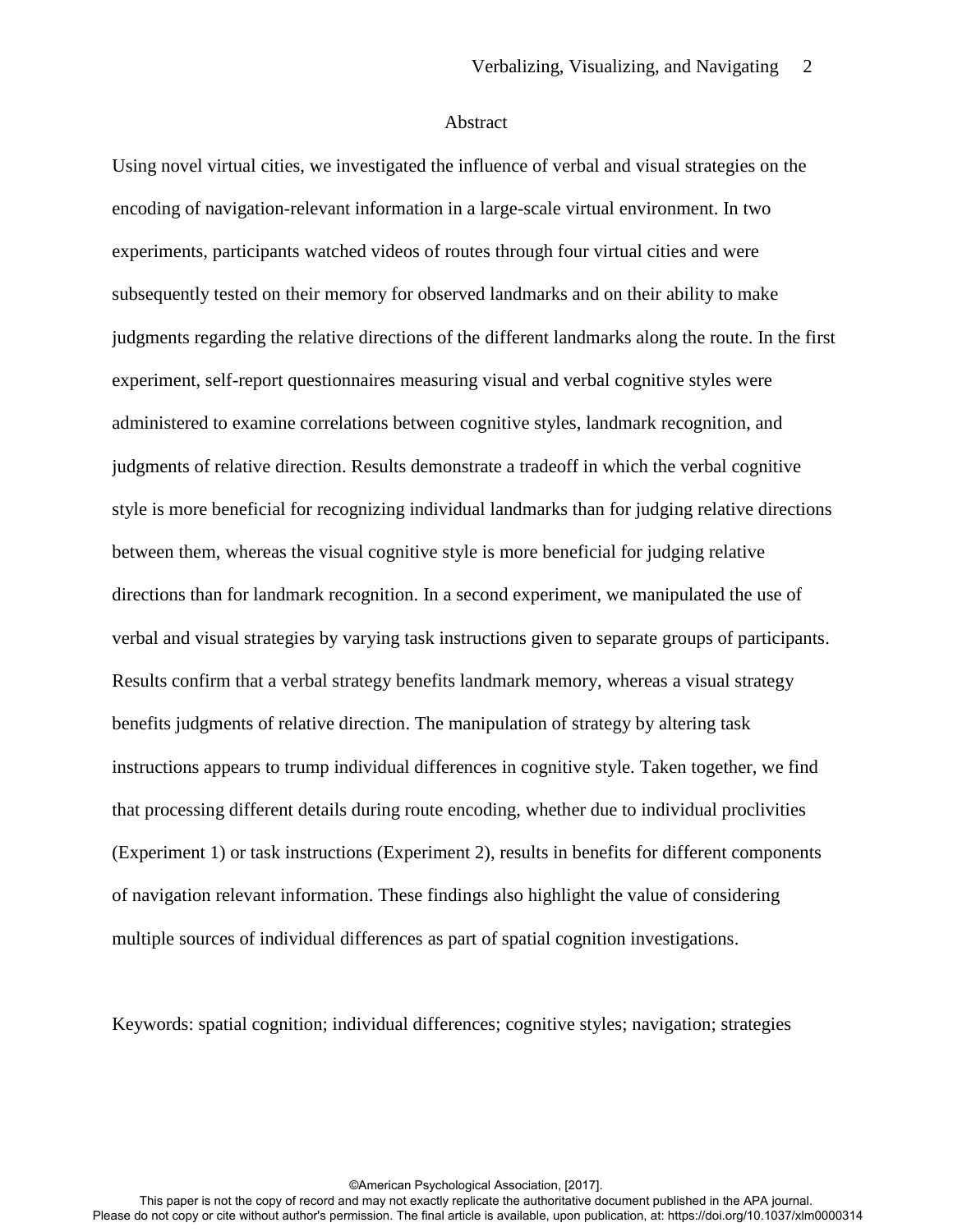When finding one's way to an unfamiliar destination, such as navigating to a hotel in an unfamiliar city, one can rely on various forms of information including GPS devices, maps, landmarks, or spoken directions. Research on navigation has revealed consequential differences between these information formats and has further revealed a range of individual differences in habits, skills, and strategies for learning about an unfamiliar environment (Etchamendy  $\&$ Bohbot, 2007; Fields & Shelton, 2006; Hegarty, Montello, Richardson, Ishikawa, & Lovelace, 2006; Hegarty, Richardson, Montello, Lovelace, & Subbiah, 2002; Ishikawa & Montello, 2006; Mellet et al., 2000; Palermo, Iaria, & Guariglia, 2008; Pazzaglia & De Beni, 2001; Richardson, Montello, & Hegarty, 1999; Schinazi, Nardi, Newcombe, Shipley, & Epstein, 2013). A common procedure used in these experiments, as in real-life navigation, is to refer to the names or verbal descriptions of the landmarks (e.g., "walk towards the gray brick office building") and sometimes to verbally list the route directions as well (e.g., "turn right here"). Although including these verbal cues often add ecological validity, these experiments have, by design, neglected the comparison of verbal versus visual representations of directions and landmarks (but see Pazzaglia & De Beni, 2001, discussed below). It is therefore not fully understood under which circumstances and to what degree the verbal information commonly used during visually guided navigation is beneficial. Likewise, it is not known whether different individuals may habitually rely on verbal versus visual information when navigating new environments. The goal of the present investigation is to examine the influence of verbal versus visual strategies on encoding landmark identity and location, and to examine individual differences in using these strategies.

One relevant measure of individual differences that pertains to verbal and visual strategy use is cognitive style. These self-reported preferences reflect "heuristics an individual uses to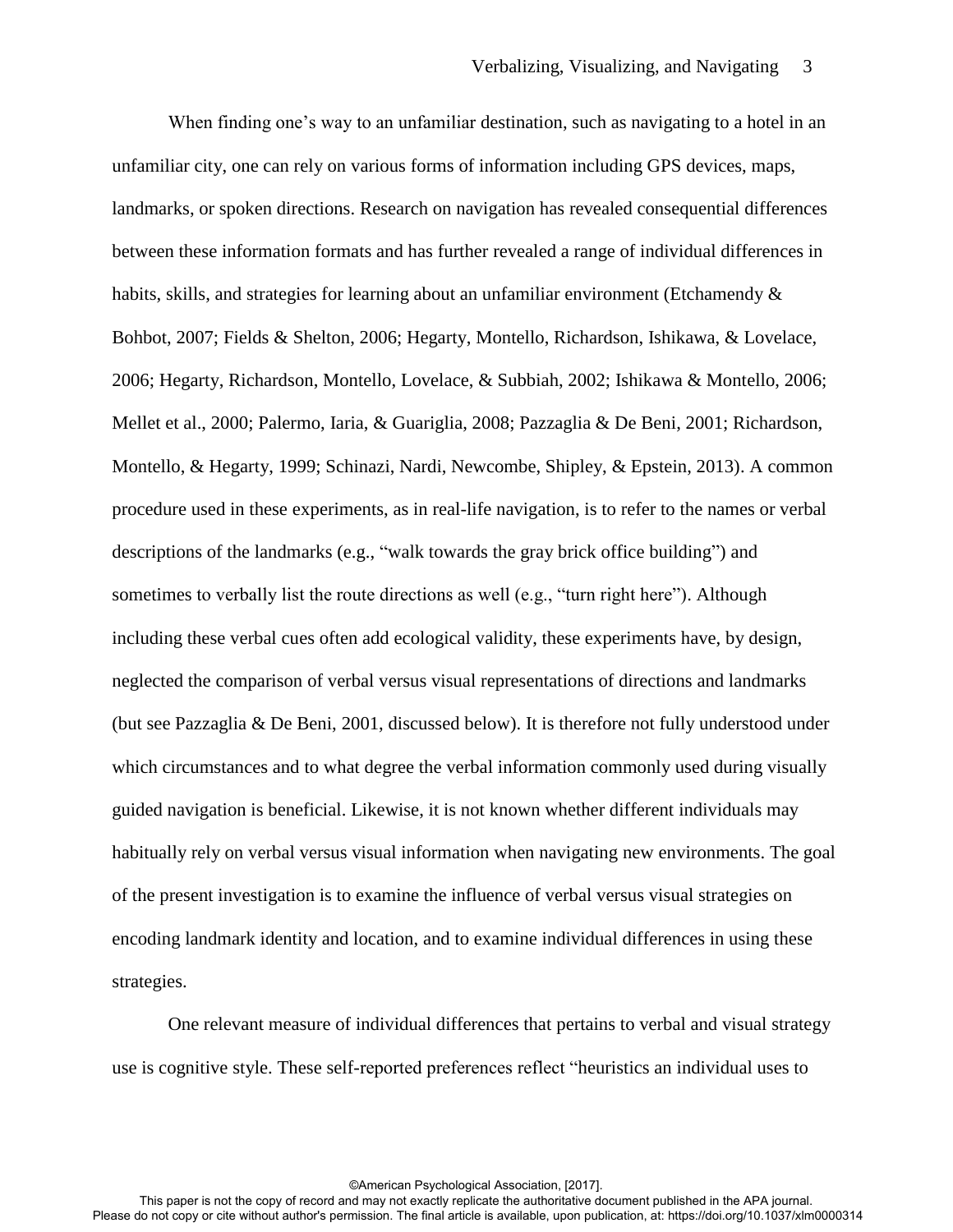process information about his or her environment" (Kozhevnikov, 2007, p. 477). Specifically, visual and verbal cognitive styles are believed to represent tendencies of thought associated with mental imagery or linguistic representations, respectively (Kozhevnikov, 2007; Paivio & Harshman, 1983; Paivio, 1979). These constructs are often measured by self-report questionnaires in which participants report, for example, the degree to which they think in terms of mental pictures and the facility they have in using words to express their thoughts (Blazhenkova & Kozhevnikov, 2008; Kirby, Moore, & Schofield, 1988; Paivio & Harshman, 1983). Conceivably, the strategies associated with verbal and visual cognitive styles may influence one's ability to navigate in an unfamiliar environment, although to our knowledge this hypothesis has not been examined by prior work.

How might visual and verbal cognitive styles, and their respective strategies, influence spatial cognition? To answer this question, we must consider three factors: 1) the processing that an individual engages in during encoding of the visual scene as one moves through the environment (e.g., focusing on visual details or verbally labeling the features of notable landmarks), 2) the type of information being tested for later recall (e.g., individual buildings or the spatial relationship between multiple locations), and 3) the format of the recall test (e.g., pictures or word cues). The vast literature on memory retrieval is informative here, particularly regarding research that falls under the general headings of *encoding specificity* (Tulving & Thomson, 1973), *transfer appropriate processing* (Morris, Bransford, & Franks, 1977; Roediger & Blaxton, 1987), and *material appropriate processing* (McDaniel & Einstein, 1989). Broadly, theoretical models based on the principles of encoding specificity and transfer appropriate processing predict retrieval success as a function of the overlap between cognitive processing that occurs during encoding and that which occurs during retrieval (Roediger, Gallo, & Geraci,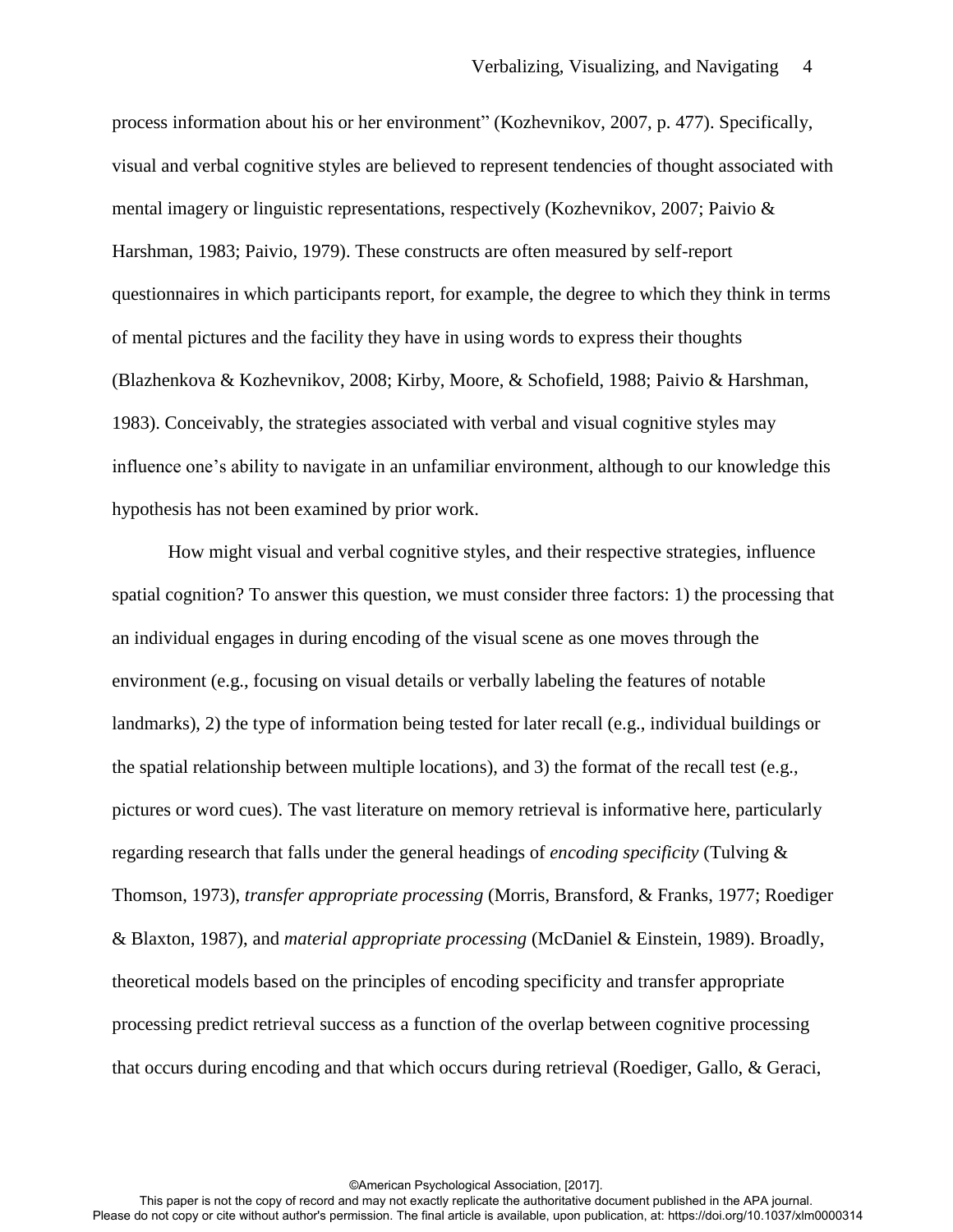2002). Similarly, models based on material appropriate processing (and the related principle of *task appropriate* processing) consider the similarity between encoding and retrieval demands, with the additional dimension that the optimal type of processing may vary as a function of the format of the material as well (Einstein, McDaniel, Owen, & Coté, 1990; Hunt & Einstein, 1981; McDaniel & Einstein, 1989; McDaniel & Kearney, 1984). In particular, this work demonstrates that it is important to consider for a given task "whether or not the encoding strategy promotes the encoding of requisite information not activated by the material itself" (McDaniel & Kearney, 1984, p. 371).

In the present study, we measure the effects of verbal and visual processing strategies during encoding, first by exploring naturally occurring individual differences in cognitive style (Experiment 1), and second by varying task instructions (Experiment 2). In both experiments, we test the effects of these processing strategies on the retrieval of two different types of information that are critical components of navigation: landmark identification, and the spatial relationship between landmarks (i.e., relative locations and directions; Lee & Tversky, 2005; Presson & Montello, 1988; Shelton & McNamara, 2001). In the present study we do not manipulate test format (e.g., by using words to probe retrieval of visual information); instead we match as much as possible the information presented during encoding with the cues presented for retrieval at test. In this way, we ensure a cleaner measure of the effects of processing strategy and type of information to be retrieved (landmarks and relative directions between landmarks).

If cognitive styles are indicators of preferred approaches or strategies for processing information (Kozhevnikov, 2007; Kraemer et al., 2009; Paivio & Harshman, 1983; Witkin, Moore, Goodenough, & Cox, 1977), a visual strategy may involve a reliance on one's visuospatial skills (e.g., imagery) to assist in spatial integration of landmark locations. Although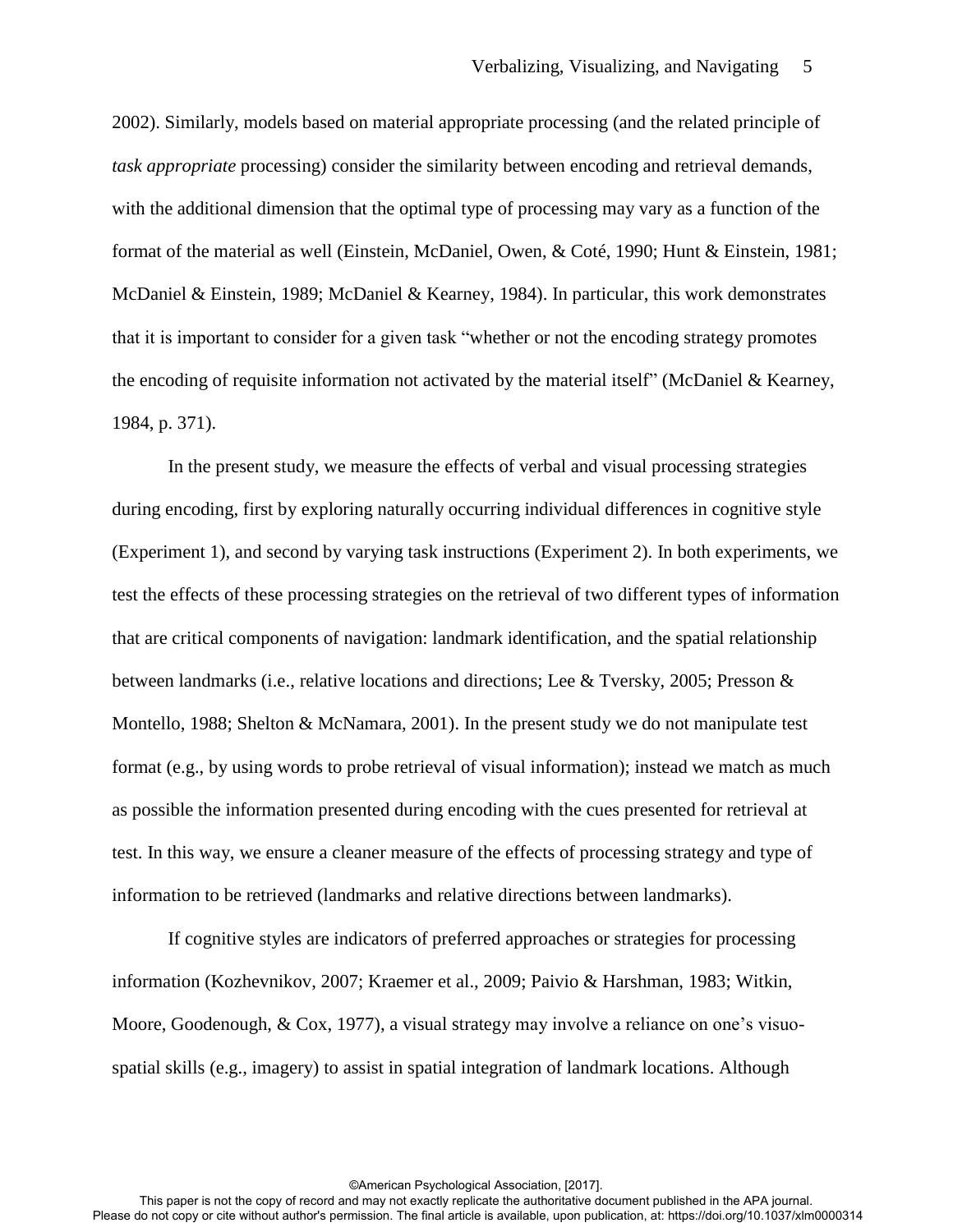previous studies have linked visual cognitive styles to a propensity for engaging in mental imagery that is vivid and pictorial (i.e., *object imagery*; Blazhenkova & Kozhevnikov, 2008; Kozhevnikov, Kosslyn, & Shephard, 2005), and to performance in small-scale spatial tasks such as mental rotation of objects and mental paper folding (i.e., *spatial imagery*; Blajenkova et al., 2006; Kozhevnikov et al., 2010, 2005; Massa & Mayer, 2006), to our knowledge no study to date has explored the relationship between the visual cognitive style and large-scale spatial navigation. Determining the relative locations and directions between landmarks relies on complex visuo-spatial transformations between perspectives (Fields & Shelton, 2006; Hegarty  $\&$ Waller, 2004; Kozhevnikov & Hegarty, 2001; Schinazi et al., 2013). This may be particularly true when the environment is novel and experienced through the first-person perspective. Given that these representations are visual in nature and are difficult to verbalize, we predict that the strategy associated with the visual cognitive style (and not the verbal cognitive style) will correlate with performance on a judgment of relative direction (JRD) test. This prediction is in keeping with transfer appropriate processing principles. Specifically, the visual information that is the focus of attention during encoding (for those using a visual strategy) will be similarly available and useful in retrieving the required information at test, whereas the verbal information will not.

In contrast, a verbal strategy may be useful for other important aspects of navigation such as describing and remembering landmarks. The strategy associated with the verbal cognitive style may involve, for example, using verbal descriptions to identify landmarks (e.g., "tall brick office building"), or covertly encoding verbal labels for particular buildings and actions (e.g., "turn left at the skyscraper"). We hypothesize that the verbal cognitive style will be beneficial for landmark memory, but not for JRD, given the finding that the verbal cognitive style is predictive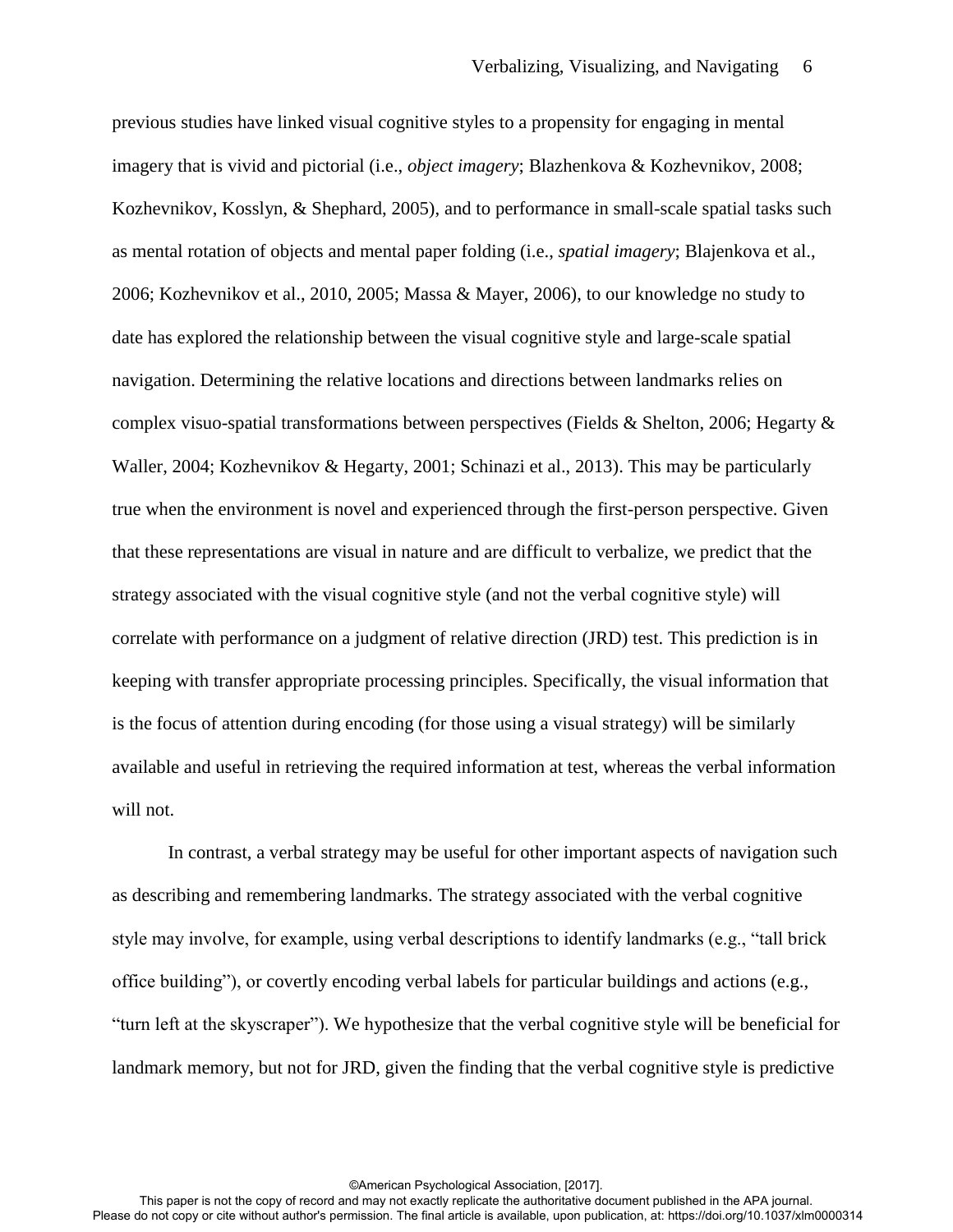of a tendency to mentally label visual stimuli (Constantinidou & Baker, 2002; Kraemer, Hamilton, Messing, DeSantis, & Thompson-Schill, 2014; Kraemer et al., 2009; Paivio, 1979), and given the evidence that labels facilitate processing of nameable visual stimuli (Constantinidou & Baker, 2002; Johnson, Paivio, & Clark, 1996; Lupyan, Rakison, & McClelland, 2007; Paivio, 1991; Taevs, Dahmani, Zatorre, & Bohbot, 2010). As above, this hypothesis would be in keeping with transfer appropriate processing theories because it highlights the overlap between the processing that one focuses on during encoding and during retrieval. In particular, the focus here is on the verbal labeling strategy, which is a processing approach that adds information during encoding beyond what the stimuli alone provide (Einstein et al., 1990; McDaniel & Kearney, 1984).

In order to test these hypotheses, we conducted two experiments that each measure performance on two critical components of large-scale spatial navigation – landmark identification (assessed by a recognition test) and spatial orientation and integration (assessed by JRD). We used novel realistic virtual navigation environments constructed for this project in our laboratory (see Figure 1). Participants viewed first-person perspective videos of routes through the virtual cities and were then tested on landmark identification and JRD. Due to our focus on encoding the identity and locations of landmarks, the choice of first-person perspective videos (versus user-navigated environments) offered several advantages. Specifically, this method allowed us to match the amount of time each participant viewed each landmark as well as ensure that the perspective viewed during the study phase matched that of the test phase. These were important controls given that we wanted to isolate the effect of individual differences in verbal and visual cognitive styles and avoid potential confounds, such as differences in wayfinding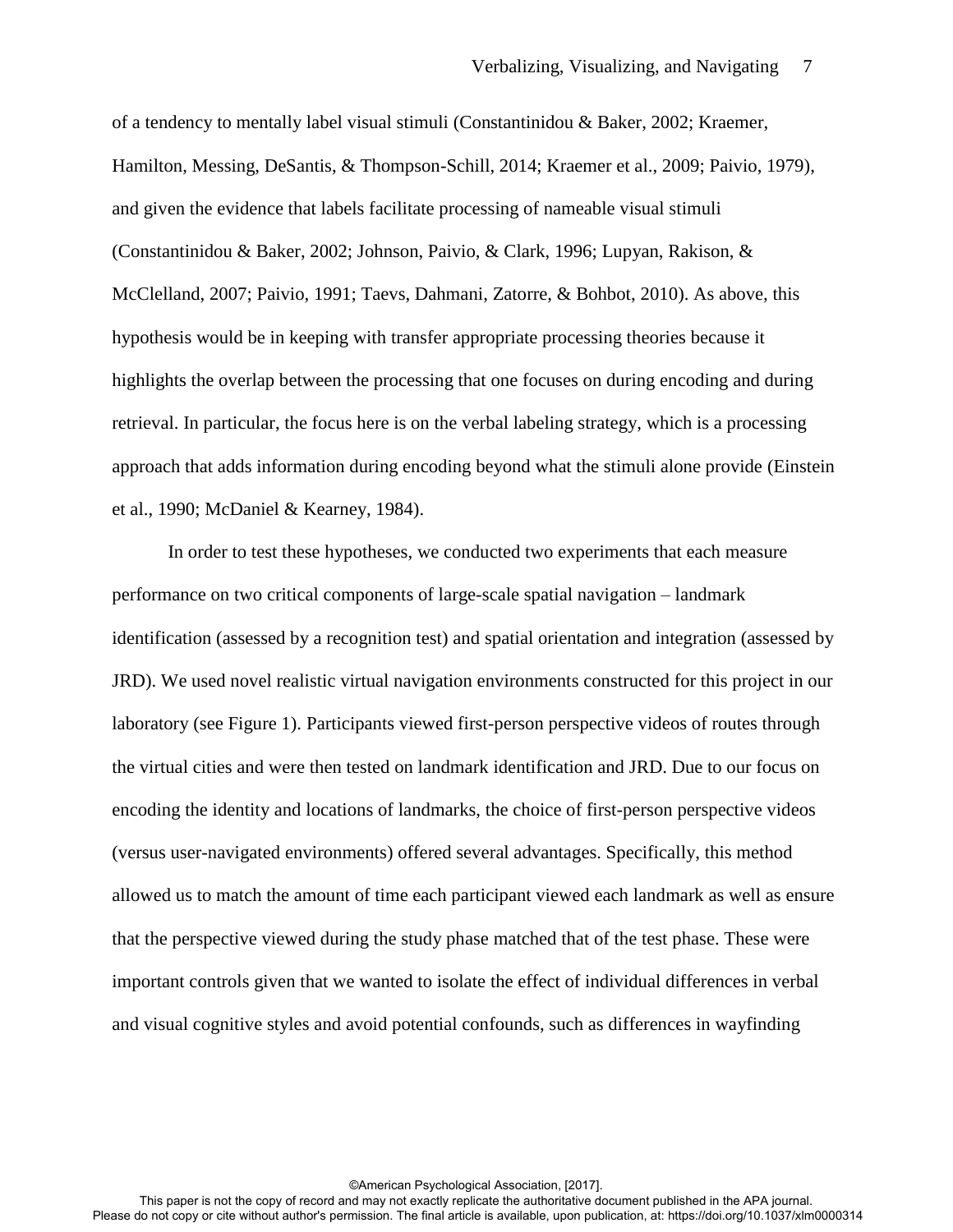strategy (Wolbers & Hegarty, 2010) or facility maneuvering through a virtual reality environment (Richardson et al., 1999).

Experiment 1 tested the hypothesis that individuals who self-report a preference for the verbal cognitive style (measured as a difference between scores on the verbal style dimension minus the visual style dimension) show a relative strength on the landmark memory test, for which there exists a clear verbal strategy – covertly naming or describing the landmarks. Similarly, we hypothesized that those who indicate a preference for the visual cognitive style would perform better on the JRD task, which requires integrating egocentric visual information in a manner that does not seem straightforward to verbalize. Experiment 2 aims to confirm the benefits of attending to visual or verbal information during route encoding by explicitly instructing a new group of participants to engage in either a verbal labeling strategy or a visual depiction strategy when studying the routes. In this experiment we also assess which factor exerts a greater influence over the encoding of relevant material – task instructions or cognitive style.

#### Experiment 1

## Participants

Forty participants (23 female, 17 male; aged 18-30,  $M = 21$ ) participated in this experiment. Participants were recruited from the University of Pennsylvania community, consented to participate in accordance with the oversight of the internal review board of the University, and were monetarily compensated for their time.

#### Materials and Procedure

For four virtual cities, participants viewed a route through the city and then, following two viewings of the route, were presented with the landmark memory test and the JRD test, each

This paper is not the copy of record and may not exactly replicate the authoritative document published in the APA journal. Please do not copy or cite without author's permission. The final article is available, upon publication, at: https://doi.org/10.1037/xlm0000314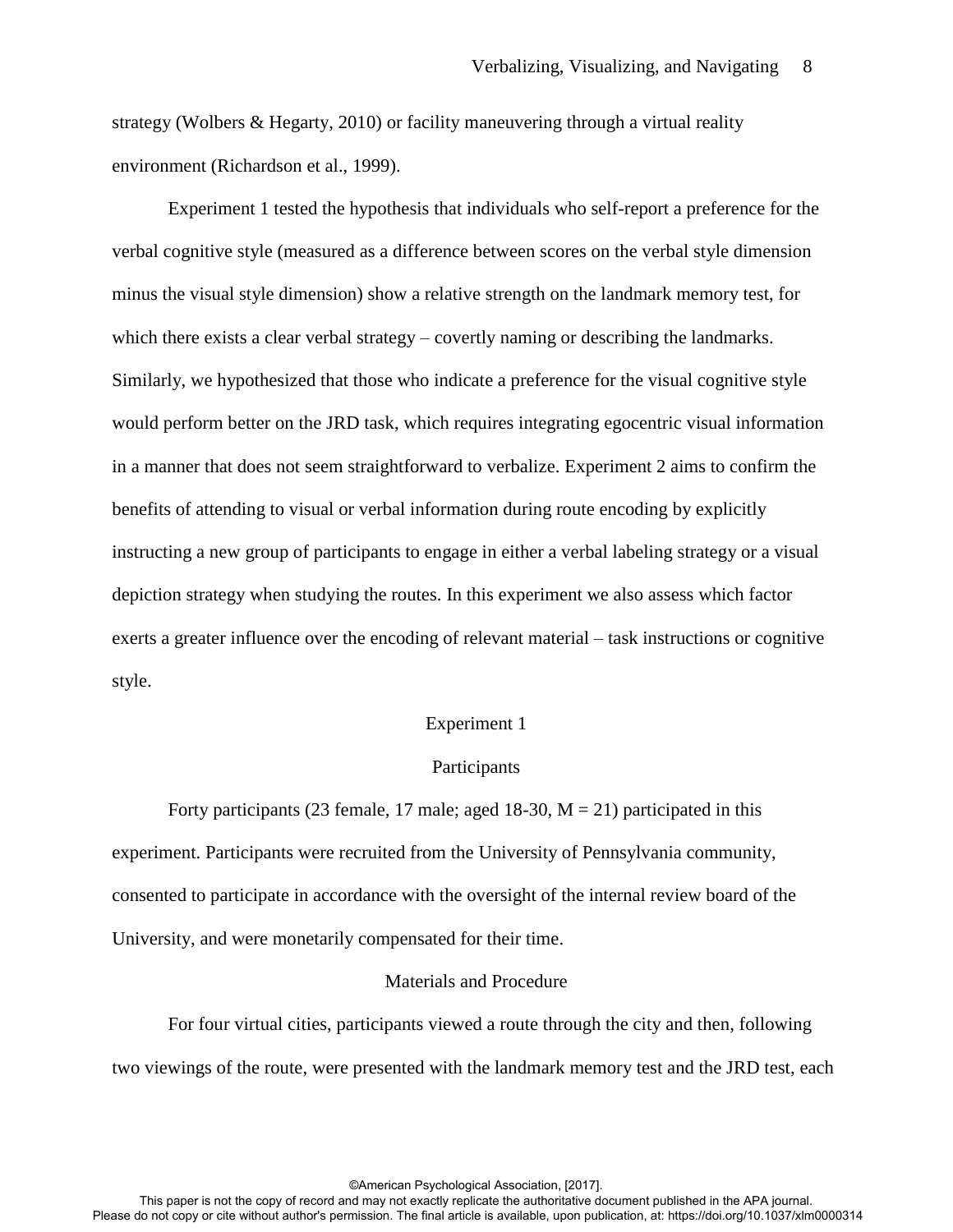of which is described in detail below. Pilot testing confirmed that two viewings was sufficient to achieve task performance significantly greater than chance, though still not at ceiling for either of the tasks. Another test that assessed memory for intersections rather than for individual buildings appeared after the landmark test. For space considerations we do not discuss this condition further here. For all tests, subjects were instructed to respond as quickly and as accurately as possible, placing a greater emphasis on accuracy. Presentation order of the cities was counterbalanced across subjects. At the end of the session, participants completed a cognitive style questionnaire (see below) and were debriefed.

## *Route Videos*

On a computer monitor, subjects were shown a first-person-perspective video of a walk through a virtual city. All videos and subsequent tests were presented using Eprime software (www.pstnet.com/eprime.cfm) on a desktop personal computer running Windows 7 and displayed on a 22-inch flat-panel digital LCD monitor. Virtual cities were created using Sketchup software (http://www.sketchup.com/). Cities were composed of virtual 3D buildings with photographic surface renderings that were modeled after real buildings. These were downloaded from Google 3D Warehouse (http://sketchup.google.com/3dwarehouse/), as well as additional objects and materials intended to populate the scene in a realistic manner such as road surface textures, sidewalks, trees, fire hydrants, and bus stops. Buildings were chosen from various cities around the world, with the goal in mind of choosing buildings that are unique enough as to be memorable and distinct, while including no buildings that are famous or otherwise recognizable to the participants outside the context of the experiment. Post-experiment questioning confirmed that this was the case. The virtual cities contained no written words on the buildings or anywhere else in the environment. Using a  $3<sup>rd</sup>$ -party rendering program (iRender;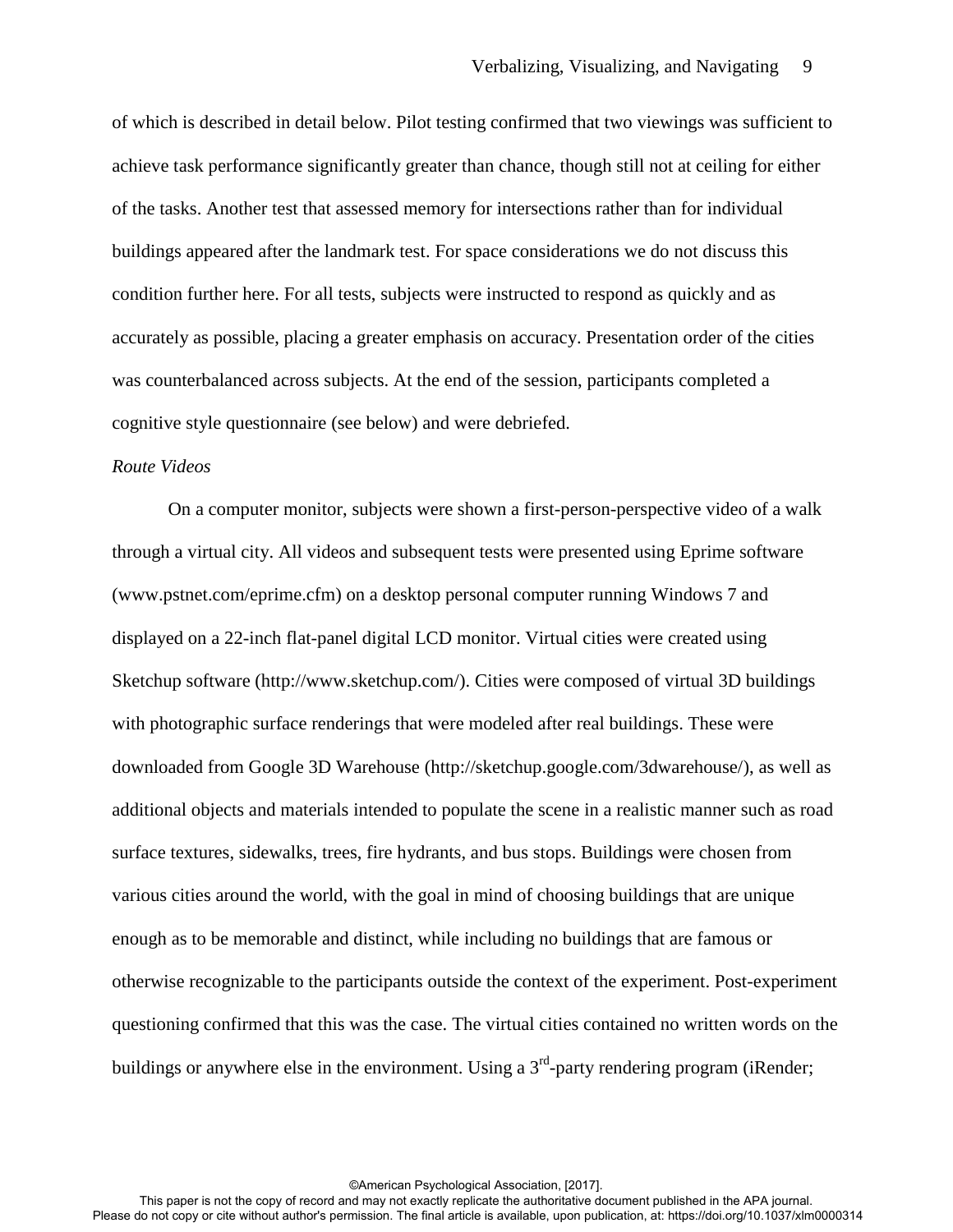http://www.renderplus.com), routes were created by drawing a path for a virtual camera through the streets of each city. The height and speed of the camera were chosen to approximate an individual walking down the center of a vacant street. We chose to use the center of the road so that right turns and left turns would require traveling equal distances and thus be viewed onscreen for equivalent times. Each route contained six right-angle turns (with equal numbers of right and left turns across cities) as well as 1-3 additional intersections that were passed straight through. Videos were 4.5-5.5 minutes in length. Figure 1a shows a sample screenshot of one of the cities.

Each subject viewed the same route twice in succession. On the initial viewing, participants were told to pick out one or two buildings at each intersection that they would use as landmarks if they were trying to navigate around the city, and to press spacebar once they had made their choice. For the second viewing, which was played at 75% of the original speed, they were told to try to recall the direction that the route turned or passed through each intersection, and to press the spacebar as the video exited the intersection. These instructions ensured that participants were attentive to the video, as well as focused on information that would be relevant for the subsequent memory tests. Participants watched videos of routes through four different novel cities.

#### *Landmark Memory Test*

For the landmark recognition test, subjects were shown an isolated building that was either present in the virtual city or not. The image of the building was taken from a screenshot of the studied route as the camera approaches the intersection with the building. Thus, the building was presented in the same location on the screen as it actually appeared during the video walkthrough (Figure 1b). This format precluded the need for any mental rotation or alignment in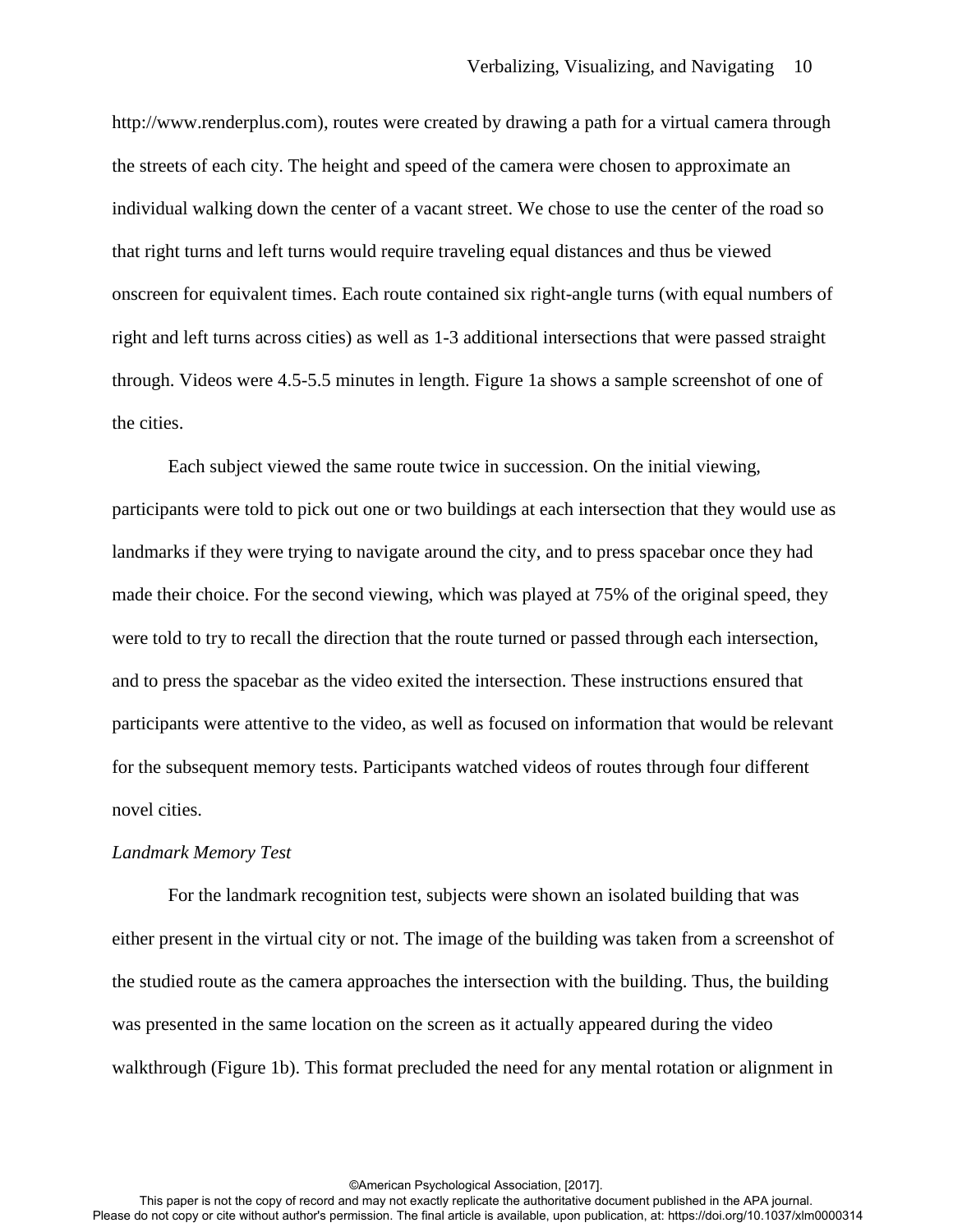order to recognize the familiar buildings. The subject was asked to respond on each trial as to whether or not they recognized the building from the city, pressing separate keyboard buttons with the right hand for "yes" and "no" responses. Feedback was given after every answer. For each city, half of the items appeared in the observed video. Foils were generated in an identical manner from virtual cities that were not previously shown to the participant. For a given observed city, all false trials were drawn from the same unobserved virtual city. Images remained onscreen until the participant responded with a key press. There were twelve trials per city, for a total of forty-eight trials.

All landmarks were situated at decision point intersections (Allen, 2000; Janzen, 2006; Janzen & van Turennout, 2004; Schinazi & Epstein, 2010), defined here as all intersections in which a turn was possible, even when the intended route proceeded straight. Pilot testing was used to confirm the choice of landmarks as salient. For this, fourteen subjects watched the videos and noted which two buildings they would choose as a landmark for each intersection. Buildings that were chosen for the subsequent memory test were ones that had been independently selected as landmarks by all participants in the pilot phase.

#### *Judgment of Relative Direction*

For the judgment of relative direction test, participants were shown one intersection from the observed city for four seconds, and then the intersection disappeared and was immediately followed by the appearance of a second intersection. The subjects were asked to respond in which direction they would have to point, if they were standing at the first intersection shown, to indicate the direction of the second intersection. Images of the second intersection remained onscreen until participants indicated a response. Subjects responded using the eight buttons around the circumference of the number pad (Figure 2), approximating the  $360^{\circ}$  range divided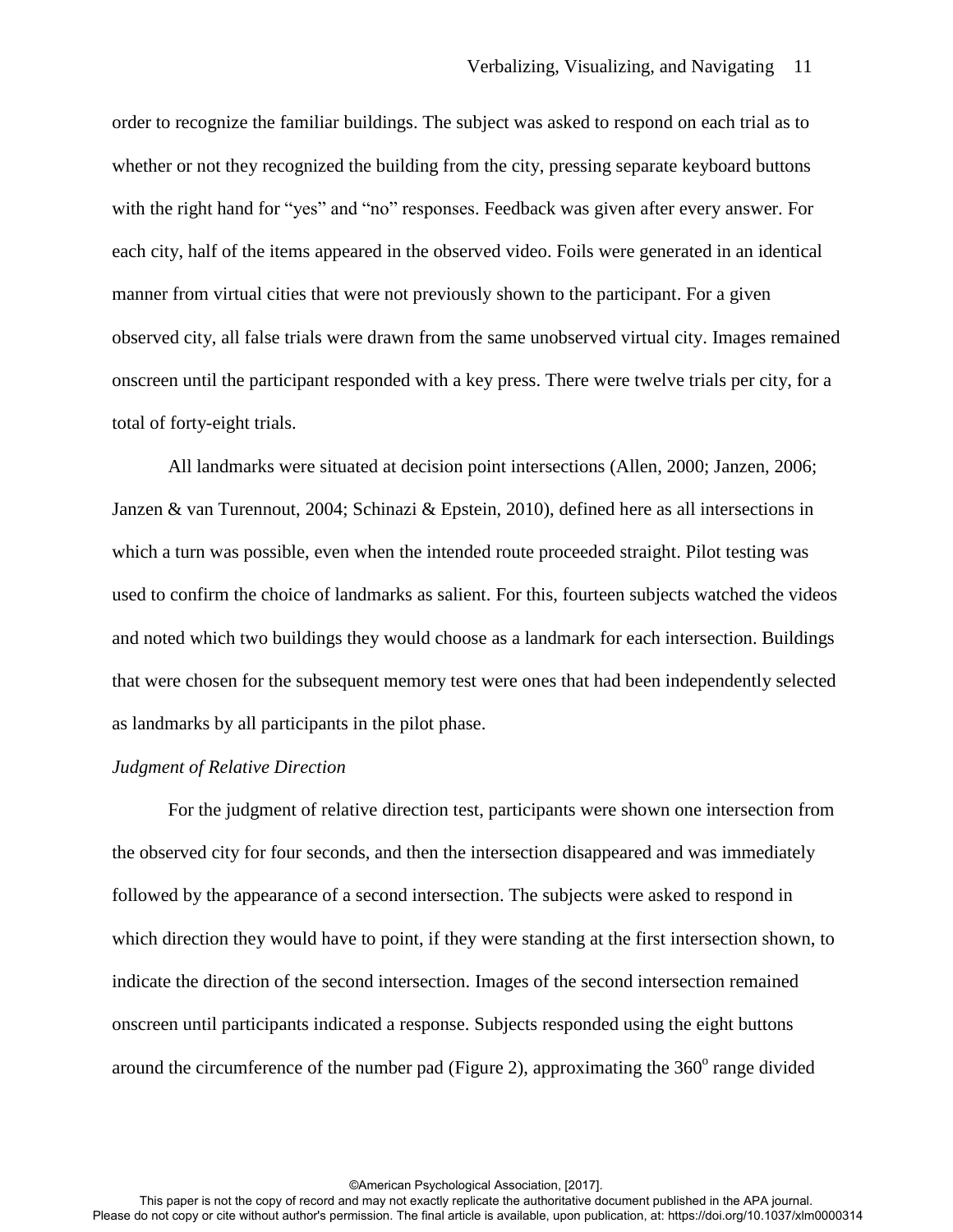into eight bins of 45° each. We devised a scoring system such that partial credit could be assigned based on the proximity of each response to the correct answer (thus approximating a calculation of angular error by using a keypad rather than a joystick). Specifically, full credit (10) was given for the correct button (i.e., the correct  $45^{\circ}$  bin), half credit (5) was given for answering one button away from the correct answer in either direction, and minimal partial credit (1) was given for answering two buttons away from the correct answer. No credit was awarded for the other responses. For five items in this task, the correct answer was within  $5^\circ$  of the dividing line between two  $45^{\circ}$  bins so both responses were awarded full credit. There were twelve items per city, for a total of forty-eight items.

## *Object/Spatial Imagery and Verbal Questionnaire*

 The Object Spatial Imagery and Verbal Questionnaire (OSIVQ; Blazhenkova & Kozhevnikov, 2008) is a 45-item self-report questionnaire designed to assess separately an individual's propensities for three different cognitive style dimensions: object imagery (e.g., "My images are very vivid and photographic", "I can easily remember a great deal of visual details that someone else might never notice"), spatial processing (e.g., "I can easily imagine and mentally rotate three-dimensional geometric figures", "I have excellent abilities in technical graphics"), and verbal processing (e.g., "My verbal skills are excellent," "When explaining something, I would rather give verbal explanations than make drawings or sketches"). A modified form of the questionnaire was used here that replaced the original yes/no form of the questions with a 5-point Likert scale  $(5 =$  strongly agree). Two questions were reverse scored, following (Blazhenkova & Kozhevnikov, 2008). Average scores for each dimension as well as difference scores between dimensions were computed for each subject.

Results and Discussion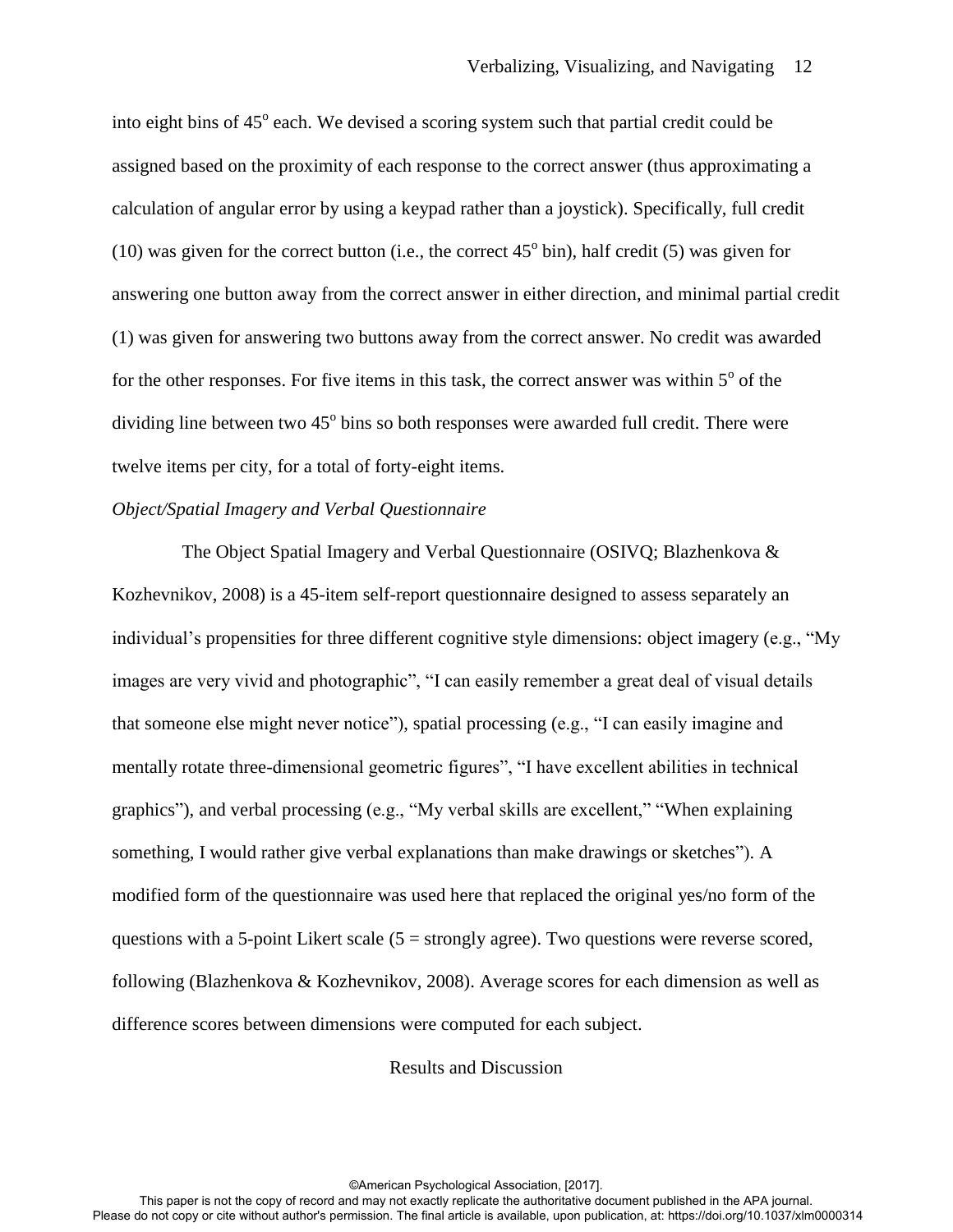## *Task Performance*

 Table 1 reports the results from Experiment 1. Accuracy (proportion correct) on the landmark task ranged from .63-.96 ( $M = .81$ ,  $SD = .08$ ), i.e., 30-46 items correct. Accuracy on JRD (proportion correct out of total possible score) ranged from .25-.77 ( $M = .41$ ,  $SD = .10$ ). One subject was removed from all further analysis based on task performance that was greater than three standard deviations above the mean on the JRD task. Accuracy for the remaining 39 participants ranged from .63-.96 ( $M = .80$ ,  $SD = .08$ ) for the landmark task and from .25-.68 (M  $= .40$ ,  $SD = .08$ ) for the JRD task. Performance was significantly above chance for both measures (Landmark: chance = .50,  $t(38) = 23.03$ ,  $p < .0001$ ; JRD: chance = .29<sup>1</sup>,  $t(38) = 8.45$ ,  $p$ < .0001). Accuracy was not significantly correlated between landmark and JRD tasks (*r* = .27, *p*  $= .10$ ).

### *Cognitive Styles*

 $\overline{a}$ 

 Table 1 and Figure 3 report task performance by cognitive style group for Experiment 1. Cohen's effect size values (landmark  $d = .65$ , JRD  $d = .50$ ) suggest moderate to high practical significance. In order to examine our main hypothesis regarding cognitive styles and encoding of navigation-relevant details, we analyzed the data in two ways: first treating verbal-visual cognitive style preference as a continuous variable (calculated as verbal styles scores minus visual style scores), and second treating verbal-visual style as a categorical variable in order to facilitate the comparison of results between Experiment 1 and Experiment 2 (where instructions vary between groups). To examine the link between cognitive styles and spatial cognition on a continuous scale, we first calculated the correlations between cognitive style

<sup>&</sup>lt;sup>1</sup> To calculate a chance score for the JRD task, we first calculated the probability on each trial of obtaining each possible score by random selection, then we multiplied those probabilities by the respective scores to get an expected value for each trial, then we summed those expected values across all trials, and finally divided that sum by the total possible score.

This paper is not the copy of record and may not exactly replicate the authoritative document published in the APA journal. Please do not copy or cite without author's permission. The final article is available, upon publication, at: https://doi.org/10.1037/xlm0000314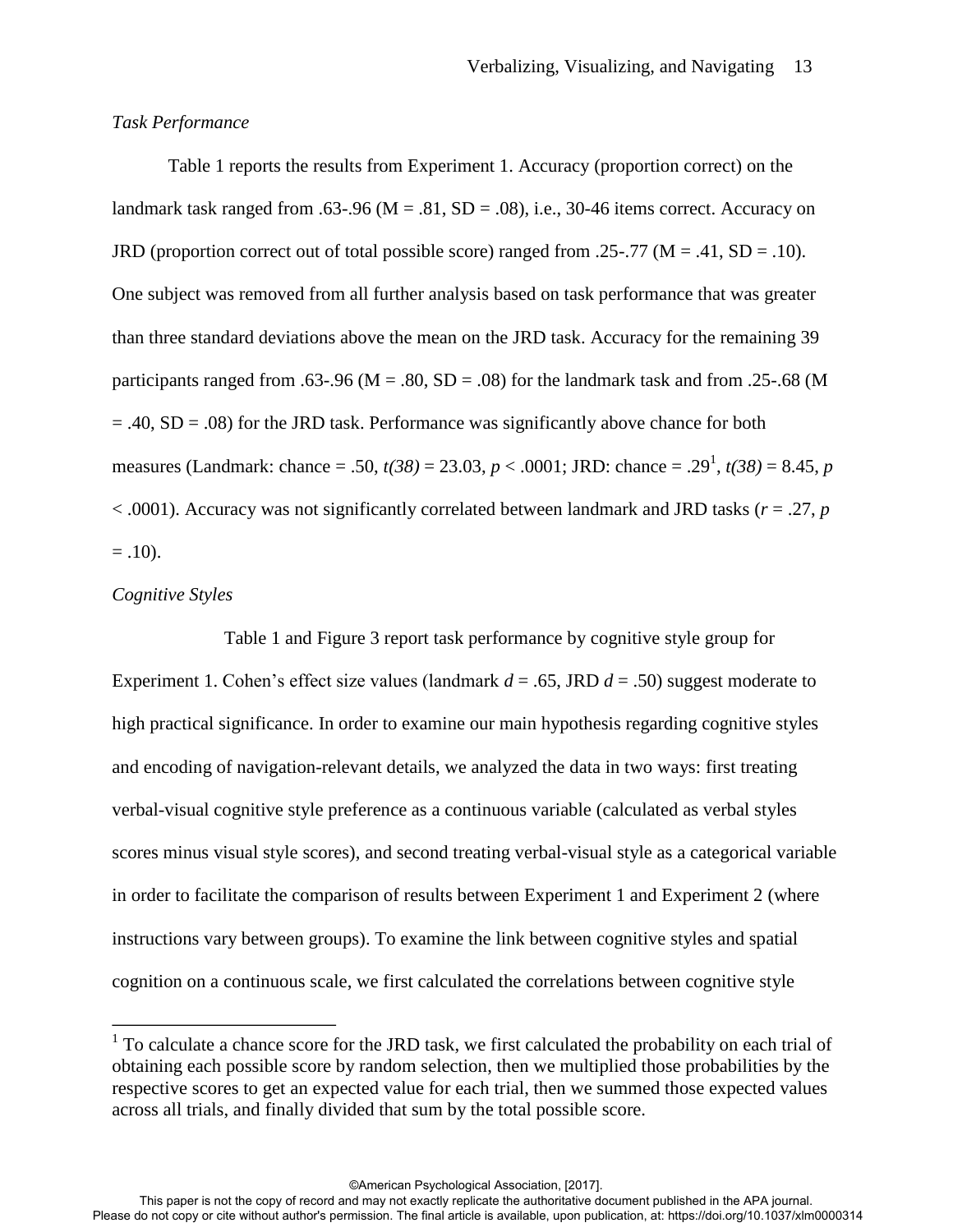(verbal score minus object score) and task performance for both tasks. The correlation between verbal-visual cognitive style preference and accuracy on the JRD task revealed a significant negative relationship ( $r = -.34$ ,  $p = .03$ ), favoring the visual strategy over the verbal strategy. In contrast to this result, the correlation between verbal-visual cognitive style preference and accuracy on the landmark recognition task was in the positive direction ( $r = .30$ ,  $p = .06$ ), favoring the verbal strategy over the visual (object imagery) strategy. These effect sizes are generally considered moderate in magnitude, according to Cohen's conventions (Cohen, 1988). These correlation values differed significantly from each other ( $t = -3.75$ ,  $p = .0006$ ), using Williams's test (i.e., Steiger's preferred method).

In terms of the individual dimensions of cognitive style, the object dimension correlated positively with accuracy on the JRD task ( $r = .40$ ,  $p = .01$ ) and negatively with accuracy on the landmark task  $(r = -.25, p = .12)$ , while all other correlations were non-significant (*p*-values > .40). Based on the name of the *spatial* cognitive style dimension, it might appear surprising that performance on a spatial judgment task was correlated not with this dimension, but rather with the *object* imagery dimension. However, the kind of spatial processing involved in this task is more related to rotating the perspective of oneself in space and not necessarily to mental rotation of objects (Fields & Shelton, 2006; Hegarty & Waller, 2004; Kozhevnikov & Hegarty, 2001; Schinazi et al., 2013), the latter being the ability most closely associated with the spatial cognitive style dimension (Blajenkova et al., 2006; Blazhenkova & Kozhevnikov, 2008; Kozhevnikov et al., 2010, 2005). Moreover, it is the case that in order to accurately complete a JRD, one needs to recall visual details and attend to features of the landmarks that are relevant, such as the appearance of each different face of the building, in order to determine one's heading when viewing a static image of an intersection. Therefore, it is possible that directing attention to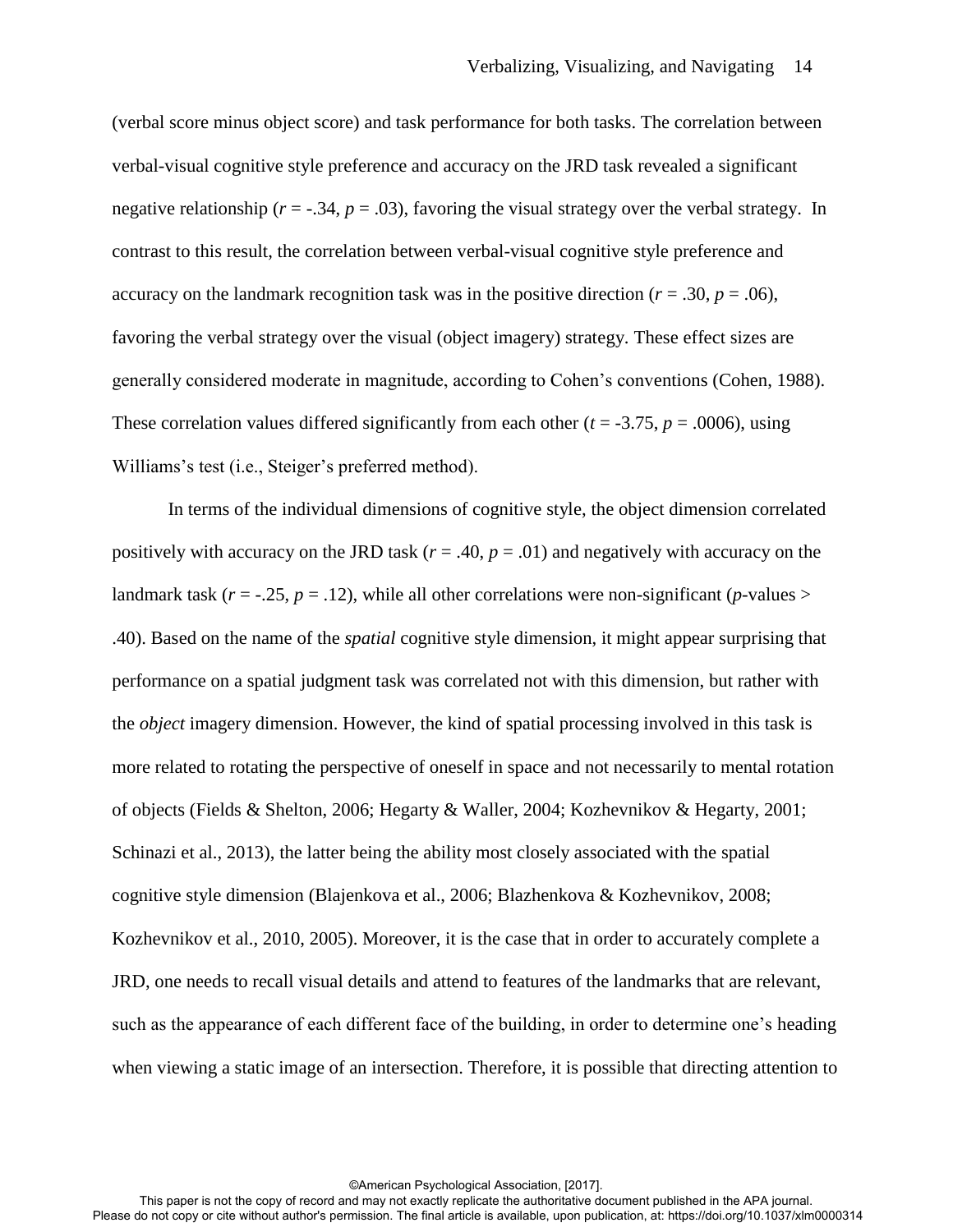such visual features of the landmarks – which are neither captured by words, nor dependent on mental rotation – could bolster performance for JRD. Perhaps it is the case that individuals who score highly on the visual style dimension attend to these features as a matter of habit, but that – if given instructions to do so – every individual could benefit from such a strategy, independent of cognitive style. Experiment 2 directly tests this prediction, as well as the complementary prediction that focusing on verbal descriptions will enhance landmark recognition.

To facilitate comparison of results between experiments 1 and 2, we performed two separate 2(style: verbal, visual) x 2(task: landmark recognition, JRD) mixed-design ANOVAs. In both models, task performance was Z-scored in order to compare both tasks on the same scale. Although not useful for comparing overall group performance between the two tasks, this method allows for the clearest interpretation of the task\*style interaction, which is most directly related to our hypothesis. The first model included the object imagery dimension as the visual style measure, and the second model included the spatial imagery dimension of the OSIVQ as the visual style measure. For both models, the verbal group was defined as the subjects who scored higher on their verbal dimension than on their visual dimension, while the visual group scored higher on the visual relative to verbal dimension. (Both ANOVA models were also recomputed by using median-split instead of positive versus negative scores and the pattern of results did not substantially differ.)

For the ANOVA including the object imagery style, results show a significant task\*style interaction ( $F(1,37) = 11.71$ ,  $p = .002$ ,  $\eta^2 = .24$ ), in which the more verbal participants performed better on the landmark test and worse on JRD, whereas the more visual participants performed worse on the landmark test and better on JRD. There was no significant main effect of style  $(F(1,37) = .03, p = .87)$ . Follow up t-tests indicate a significant difference between verbal and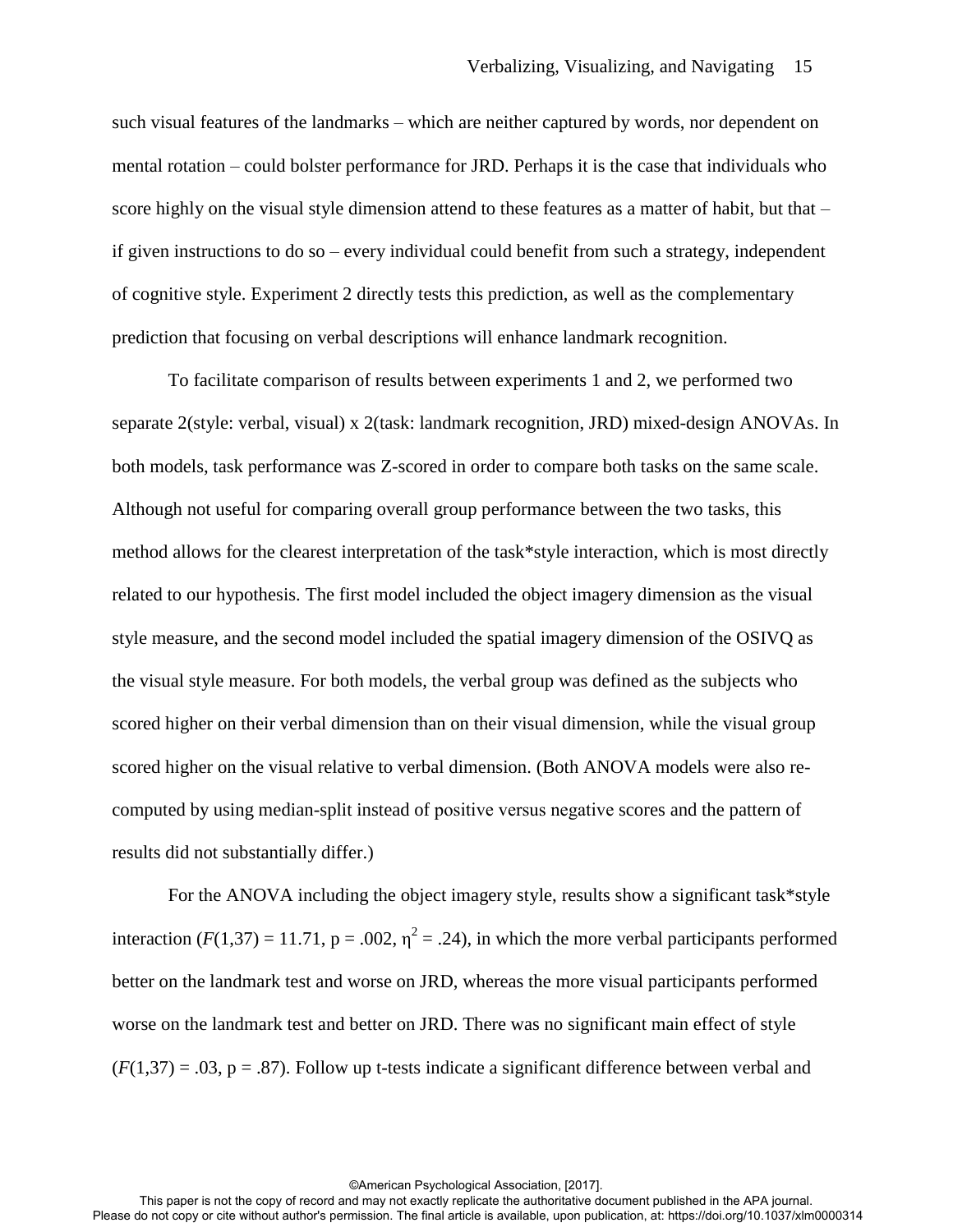visual style groups (see Table 1 for means and effect sizes) on the landmark task  $(t = 2.12, p =$ .04) and a smaller difference between groups on the JRD task ( $t = 1.75$ ,  $p = .09$ ). For the ANOVA including the spatial imagery style, we found no significant interaction  $(F(1,37) = .07$ ,  $p = .79$ ) and no significant main effect of style  $(F(1,37) = .72, p = .40)$ .

#### Experiment 2

## **Participants**

Forty-two participants (28 female, 14 male; aged  $18-30$ ,  $M = 20$ ) participated in this experiment. Participants were recruited from the University of Pennsylvania community, consented to participate in accordance with the oversight of the internal review board of the University, and were monetarily compensated for their time.

## Materials and Procedure

 The videos, test, and surveys used in Experiment 2 were identical to those used in Experiment 1. The only difference in procedure related to the instructions given when the participants were studying the video routes. Specifically, on the initial viewing participants were told to pick out a landmark building as they approached each intersection and to describe its features out loud (verbal strategy) or to quickly sketch an image of the building (visual strategy). For example, verbal descriptions often described building features such as height, width, color, and materials (e.g., "tall bluish glass skyscraper"). Visual depictions consisted mostly of quick line drawings that convey the overall shape of the building and some characteristic features. As with Experiment 1, the second viewing, which was played at 75% of the original speed, was aimed at focusing participants on directional information. Here they were told to try to recall the direction that the route turned or passed through each intersection, and to say the direction – left, right, or straight – out loud (verbal strategy), or to indicate that they have directed their visual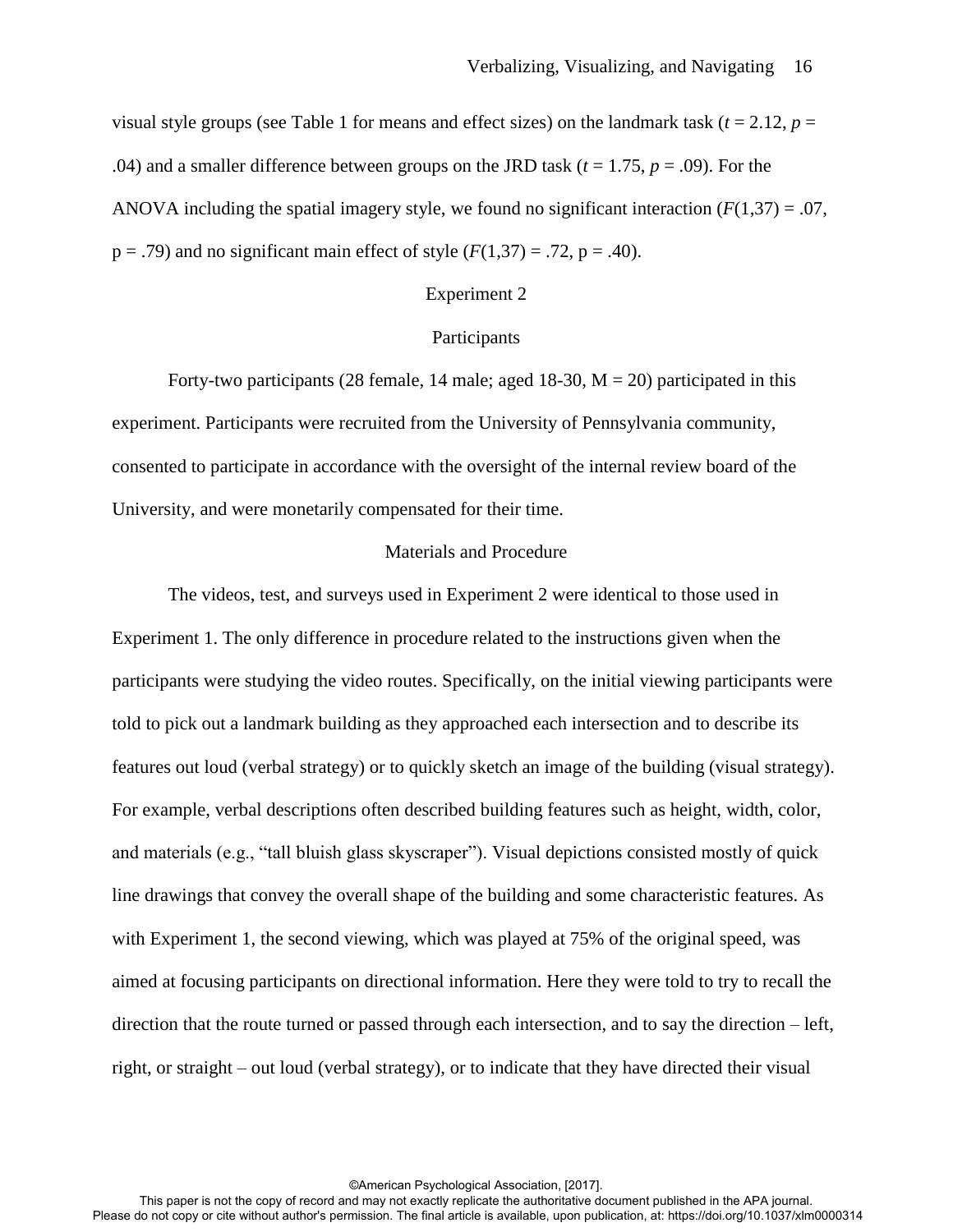attention to the part of the scene towards which the route will turn by pointing onscreen (visual strategy).

# Results and Discussion

## *Task Performance*

 Table 2 reports the results from Experiment 2. Overall performance was similar to that observed for Experiment 1. Accuracy (proportion correct) on the landmark task ranged from .65- .98 (M = .84, SD = .08). Accuracy on JRD (proportion correct) ranged from .24-.67 (M = .42,  $SD = .10$ ). Performance was significantly above chance for both measures (Landmark: chance  $=$ .50, *t(41)* = 28.04, *p* < .0001; JRD: chance = .29, *t(41)* = 8.45, *p* < .0001). Accuracy was not significantly correlated between landmark and JRD tasks ( $r = .26$ ,  $p = .11$ ).

# *Encoding Strategies*

 Table 2 and Figure 4 report task performance as a function of encoding strategy instructions and cognitive style group for Experiment 2. Cohen's effect size values (landmark *d*   $=$  .67, JRD  $d = .31$ ) range from low to high practical significance for strategy, and indicate no reliable effect for cognitive style in this experiment. In order to investigate our hypothesis that the verbal strategy would benefit performance on the landmark recognition task and the visual strategy would benefit accuracy on JRD, and also to compare these effects to those of cognitive styles, we performed a 2(instruction: verbal strategy, visual strategy) x 2(task: landmark recognition, JRD) x 2(style: verbal, object) mixed-design ANOVA. As with Experiment 1, task performance was Z-scored for each task across all participants in Experiment 2. The hypothesized interaction between task and strategy instructions was found to be significant  $(F(1,38) = 8.31, p = .006, \eta^2 = .24)$ . The verbal strategy benefitted performance on the landmark task whereas the visual strategy benefitted performance on the JRD task. No significant main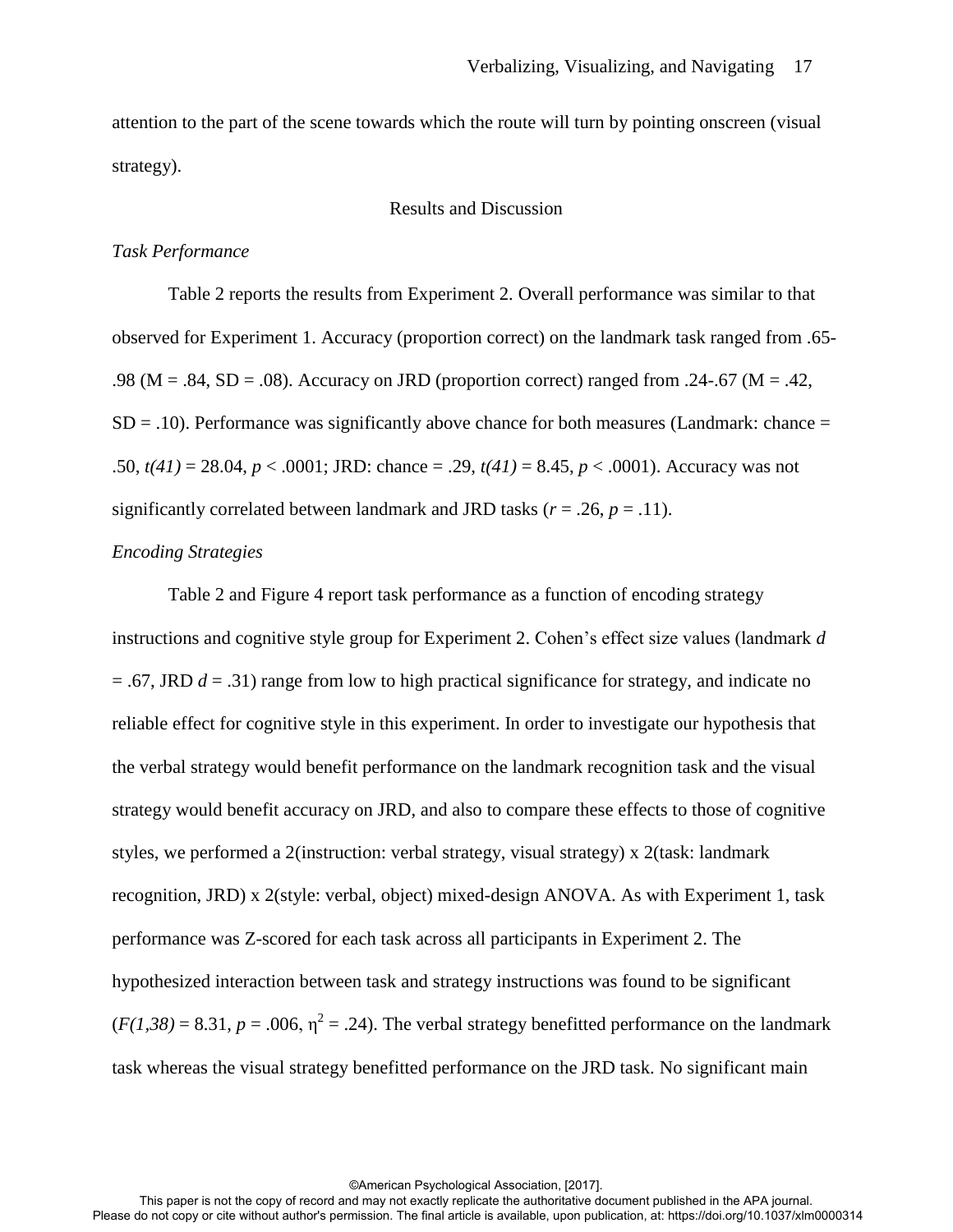effect of instructions was observed  $(F(1,38) = .36, p = .56)$ . Follow up t-tests indicate a significant difference between groups receiving verbal and visual instructions (see Table 2 for means and effect sizes) on the landmark task  $(t = 2.14, p = .04)$  and a smaller difference between groups on the JRD task  $(t = 1.20, p = .24)$ .

Results of the ANOVA further indicated that cognitive styles did not have a significant impact on task performance in Experiment 2. No significant main effect of style was observed  $(F(1,38) = .12, p = .74)$ . The interaction between instructions and style was not significant  $(F(1,38) = 1.56, p = .22)$ , the interaction between task and style was not significant  $(F(1,38)) =$ .66,  $p = .42$ ), and the three-way interaction was also not significant  $(F(1,38) = .13, p = .72)$ .

The present design allowed us to separately observe the effects of verbal and visual strategies on landmark recognition memory and spatial integration. These results are consistent with Experiment 1 and specifically the interpretation that the verbal and visual (object) cognitive styles correlate with preferences for verbal and visual encoding strategies, respectively. The pattern of results we observed here indicates that these strategies are adaptable, as the strategy instructions – and not cognitive style – produced a similar pattern of results as we observed in Experiment 1. If instead cognitive styles were not representative of strategies but were only reflective of abilities, then verbal and visual styles would have interacted with the task conditions as in Experiment 1, or would have modulated the interaction between task and strategy.

### General Discussion

 We can draw at least two conclusions from the present investigation, which have implications for research on navigation as well as on cognitive styles. First, the results of Experiment 1 demonstrate that individual differences in verbalizing and visualizing tendencies, namely cognitive styles, have a significant influence on the encoding of landmark information in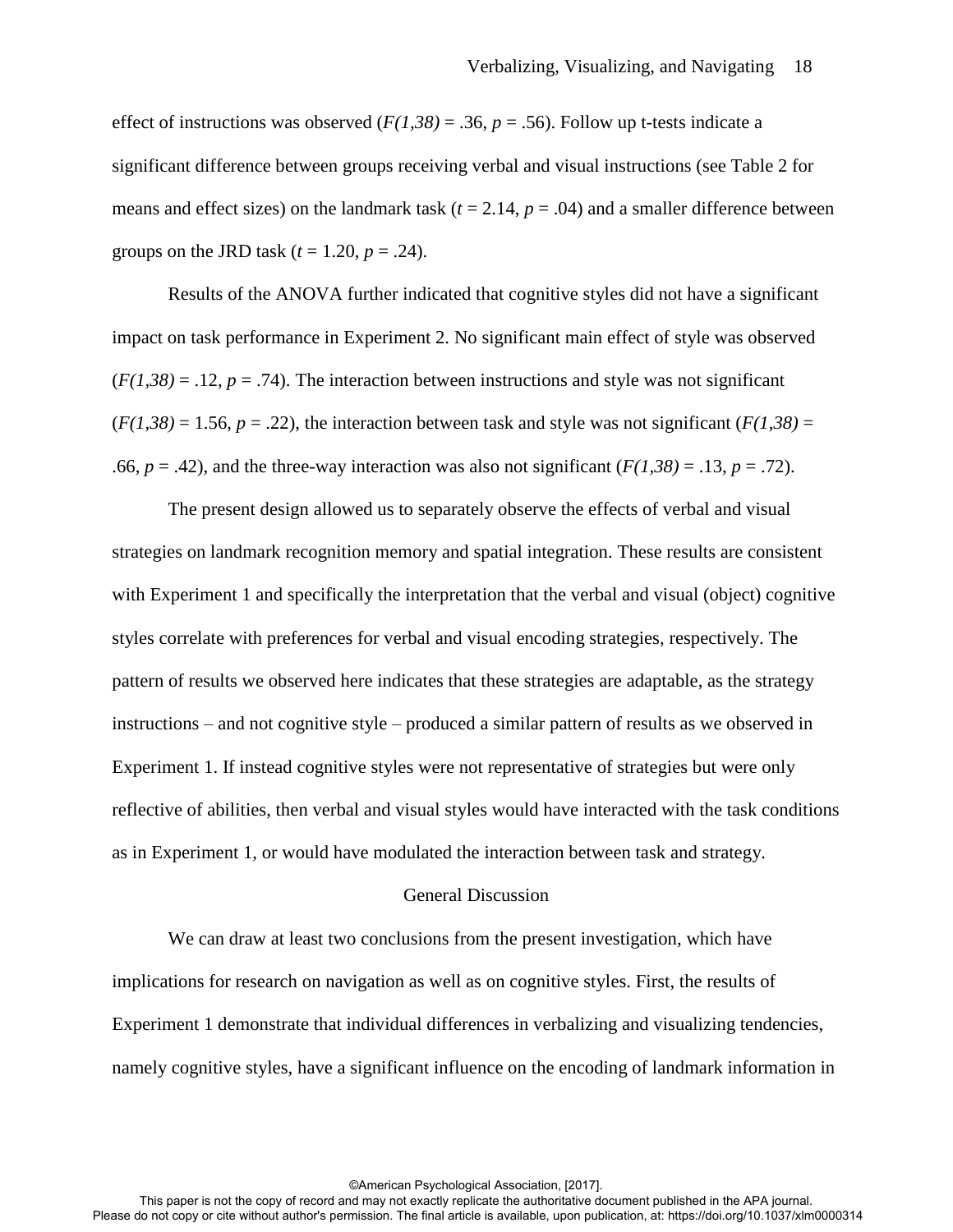a large-scale environment. This effect is moderate in size, as is the comparable effect of using a verbal versus a visual strategy in Experiment 2. Second, the finding that cognitive styles do not modulate the interaction between strategy instruction and task performance in Experiment 2 confirms that, at least in the present context, verbal and visual cognitive styles are not predominantly reflective of innate abilities or of immutable habits of thought, but rather of cognitive strategies that can be modified (easily in this case) by changes in instruction.

Notably, these results are consistent with the research on memory that considers the overlap of cognitive processes during encoding and retrieval, including the theories of encoding specificity and transfer appropriate processing. Specifically, performance on the landmark and JRD tests can be understood as a function of what information one chooses to focus on during encoding; how that processing is or is not congruent with the information that is cued during retrieval. In this case, the results show that a focus on verbal labels is useful for retrieving information about landmarks (which have easily-verbalized descriptions), but not for retrieving information about the relative spatial locations of those buildings (which is not easy to verbalize).

These results echo earlier findings in the memory literature, which have focused on similar distinctions, such as the differential effects of imagery versus verbal processes on memory retention for various types of word lists and object pictures (Kirchhoff & Buckner, 2006; McDaniel & Kearney, 1984), and the distinction between memory for individual details versus the relationships between items (Einstein et al., 1990; Hunt & Einstein, 1981; McDaniel & Einstein, 1989; Waddill & McDaniel, 1992). For example, McDaniel & Kearney (1984) found that different processing strategies, focusing either on visual imagery, categorization, or verbal elaboration, were effective for different types of word-based tasks. Consistent with the present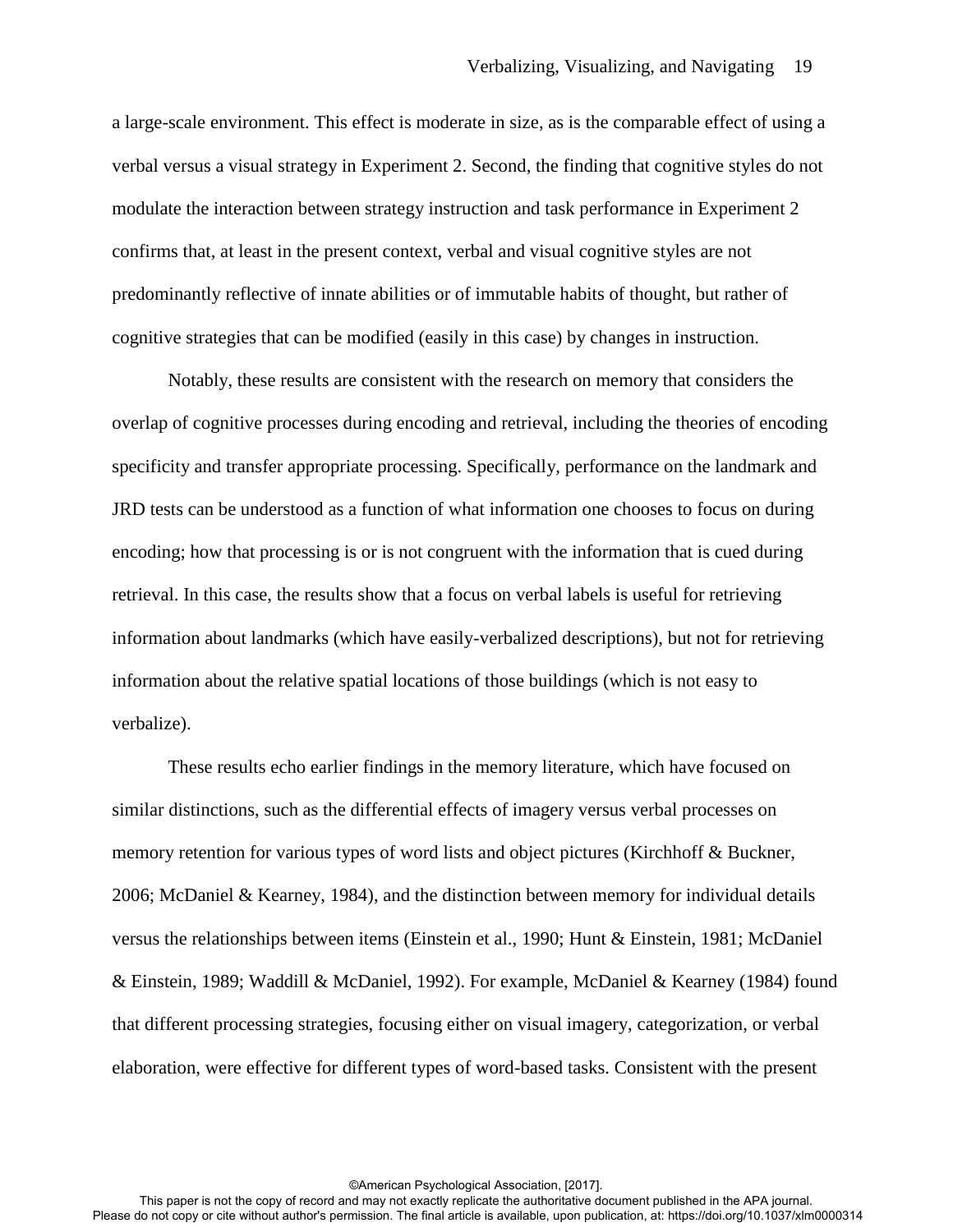findings, the strategies that were most effective for each task focused on information that was related to the stimuli but not already provided (e.g., forming a mental image of a word and its meaning for a vocabulary test). Notably, participants naturally varied their strategies across tasks, with most choosing an appropriate task strategy even when left unadvised regarding which strategy to use. However, these natural propensities for strategy choice were easily overridden by instructions to employ a given strategy, even when the assigned strategy was less optimal than another choice of strategy. Similarly, we find here that differing strategy usage during encoding has a varying effect on retrieval performance, depending on the information being retrieved. Likewise, the independent choice of strategy appears to vary across individual participants, however it is also readily amenable to instruction.

How do the current findings inform our understanding of the role of verbal information in spatial cognition? Numerous studies have used verbal labels or verbal route directions in the service of visual navigation tasks, for both virtual environments (Aguirre & D'Esposito, 1997; Fields & Shelton, 2006; Giudice, Bakdash, Legge, & Roy, 2010; Schinazi et al., 2013) and realworld environments (Giudice, Bakdash, & Legge, 2007; Ishikawa & Montello, 2006; Marchette, Yerramsetti, Burns, & Shelton, 2011; Pazzaglia & De Beni, 2001). However, to our knowledge the only prior study that directly compared learning about a novel visual environment with versus without the use of verbal descriptions (Pazzaglia & De Beni, 2001) did so by confounding the presence of words (in the form of a route description) with a change in perspective (in the form of an aerial map). Notably, the results of the comparable route-oriented condition in that study are similar to our present findings, in that they also reveal an association between verbal labels and landmark memory: the verbal descriptions were more effective for those individuals who reported higher reliance on landmarks for navigation (Pazzaglia & De Beni, 2001).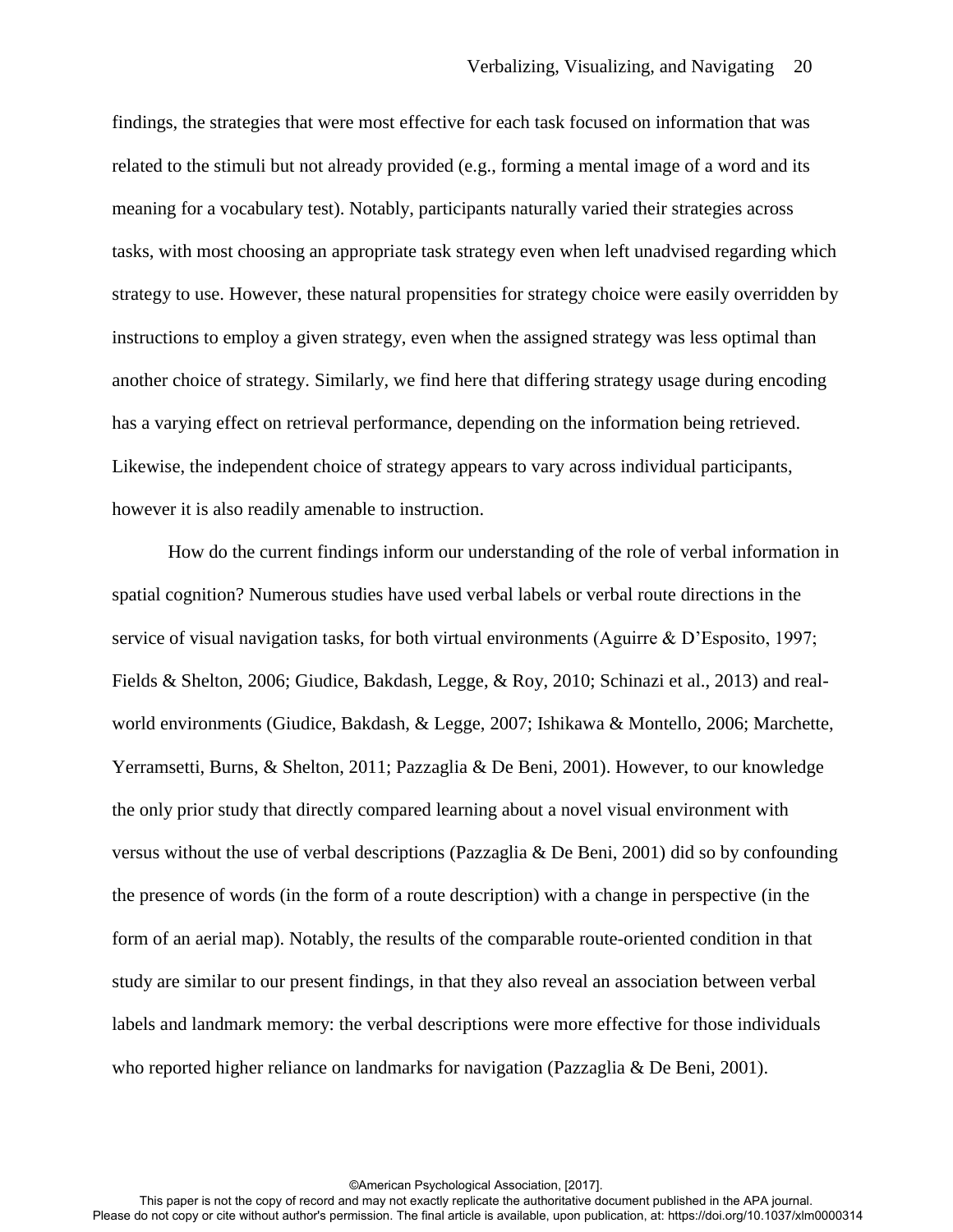Separately, a rich literature on narrative processing has revealed that verbal descriptions of unobserved environments can be effective for generating accurate mental models of environments and routes (Brunyé, Rapp, & Taylor, 2008; Brunyé, Taylor, & Worboys, 2007; Brunyé & Taylor, 2008a, 2008b; Lee & Tversky, 2005; Mani & Johnson-Laird, 1982; Schneider & Taylor, 1999; Taylor & Tversky, 1992a, 1992b), and for online navigation (Giudice et al., 2007, 2010; Meilinger, 2005; Pazzaglia & De Beni, 2001; Tversky & Lee, 1999; but see Wanet-Defalque, Vanlierde, & Michaux, 2001). Here we demonstrate a complementary phenomenon – that in the course of visually encoding an environment, supplementary verbal information is beneficial for reinforcing landmark memory.

A debate also continues regarding the role of language in the (not-uniquely) human ability to reorient oneself in an environment (Hermer-Vazquez, Spelke, & Katsnelson, 1999; Learmonth, Newcombe, & Huttenlocher, 2001; Pyers, Shusterman, Senghas, Spelke, & Emmorey, 2010; Ratliff & Newcombe, 2008; Wang & Spelke, 2000, 2002). Here, the fact that the verbal strategy produced worse performance on the spatial integration task (relative to the non-verbal strategy) suggests that, at least for the case of JRD, verbal labeling is not a critical component of spatial integration and orienting. These results are consistent with previous findings from studies with aphasic patients (Bek, Blades, Siegal, & Varley, 2010), pre-verbal toddlers (Learmonth et al., 2001), and non-impaired adult participants during verbal suppression tasks (Ratliff & Newcombe, 2008), in which the lack of language ability in all these cases does not impair orienting. As the verbal descriptions of buildings in this experiment tended to be fairly general (e.g., "tall, black skyscraper"), this pattern of results is also consistent with the neuroimaging findings of Epstein and Higgins (2007) that dissociated the contributions of language networks involved in identifying general place categories (e.g., "kitchen") from a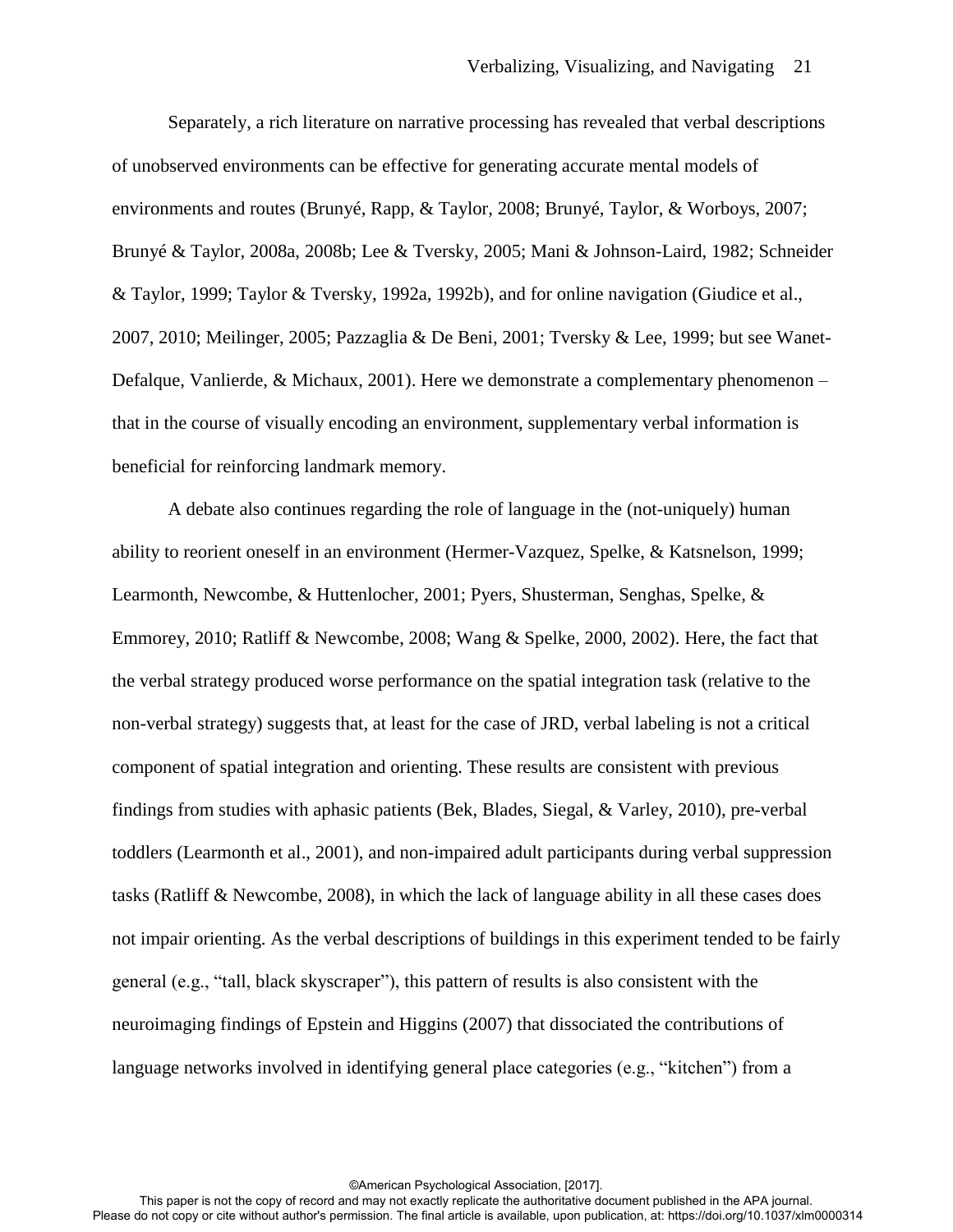visuo-spatial network including retrosplenial cortex that was more active when identifying specific familiar landmarks that could be localized within an environment. In other words, verbal encoding appears to help identify a landmark, but not to locate it.

Turning to cognitive styles, the present findings support the view that cognitive styles represent processing strategies (Kozhevnikov, 2007; Kraemer et al., 2009; Paivio & Harshman, 1983; Witkin, Moore, Goodenough, & Cox, 1977). Moreover, these results demonstrate the novel finding that the strategies associated with verbal and visual cognitive styles are amenable to changes in task instruction. As for the effects of these strategies on task performance, the finding that the verbal strategy aids memory for nameable visual information is consistent with results from research on cognitive styles and on memory. In particular, we have previously reported results which indicate that individuals tend to mentally convert information that is presented in a non-preferred modality into their preferred modality (Kraemer et al., 2014, 2009). For example, during a picture-based task involving nameable stimuli, the verbal cognitive style correlated with activity in a functionally-defined verbal brain region, consistent with the interpretation that the verbal cognitive style is associated with mentally labeling observed images (Kraemer et al., 2009). Other lines of research have also demonstrated the benefits of using verbal information for processing visual stimuli, such as categorization of novel stimuli (Lupyan et al., 2007). However, drawbacks for such strategies have been reported in other cases when the information is less-verbalizable, such as the verbal overshadowing effect for memory of faces (Schooler & Engstler-Schooler, 1990). This latter type of effect may be a factor in why the verbal strategy was not helpful for the JRD task.

 In contrast, the visual strategy did prove beneficial for judging these spatial relationships. What could be the explanation for this finding? The object imagery dimension has been shown to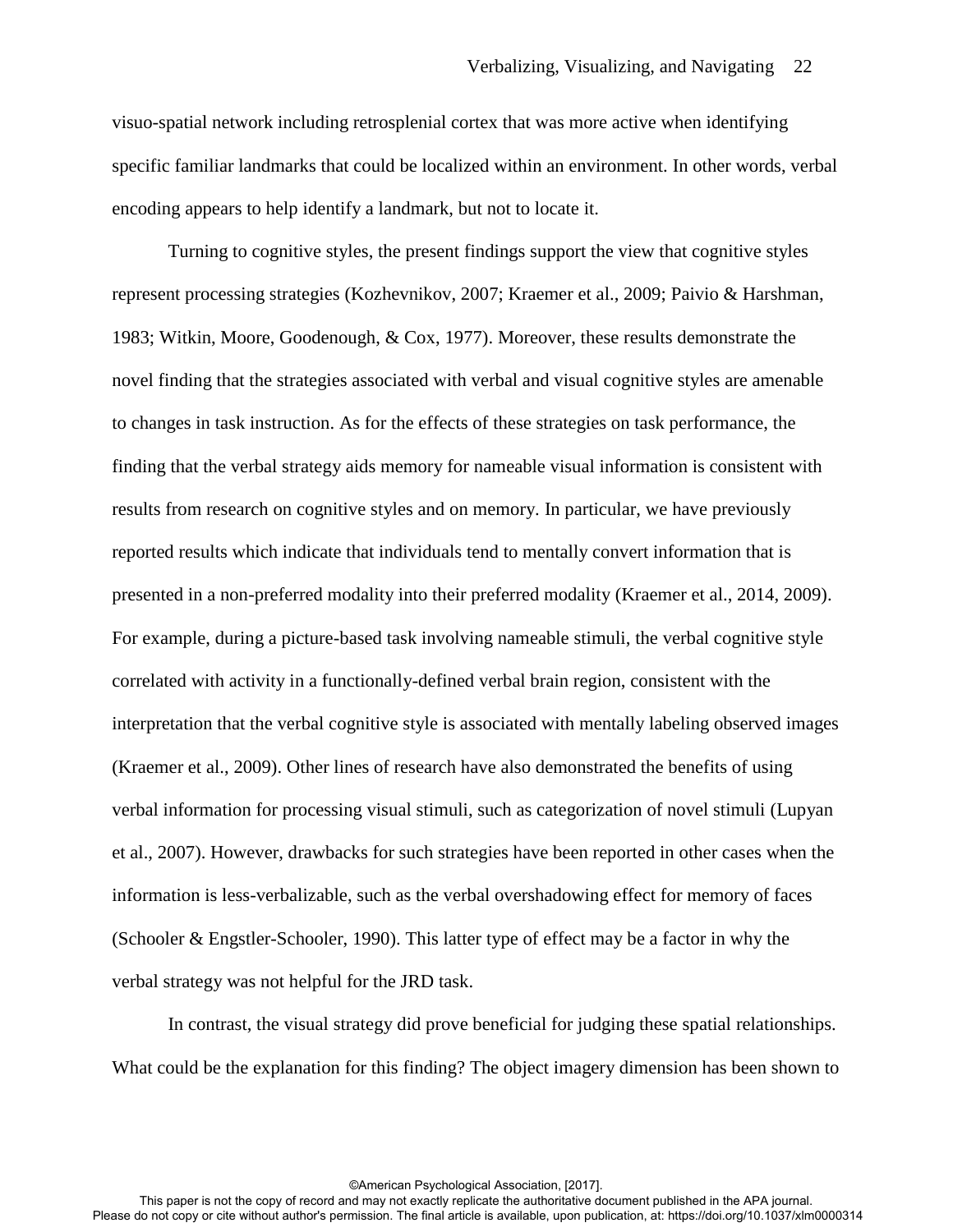correlate with attention to precise visual features of objects (Blazhenkova & Kozhevnikov, 2008; Kozhevnikov et al., 2010), and it includes statements relating directly to scene imagery and memory (e.g., "I can close my eyes and easily picture a scene that I have experienced", "When entering a familiar store to get a specific item, I can easily picture the exact location of the target item, the shelf it stands on, how it is arranged and the surrounding articles", "When reading fiction, I usually form a clear and detailed mental picture of a scene or room that has been described"; Blazhenkova & Kozhevnikov, 2008). Our JRD task used previously-viewed images of intersections to establish landmark location and heading (see Figure 1a). Therefore, memory for scenes is a critical component of this task, as it generally is for real-world judgments of relative direction (Schinazi et al., 2013). Moreover, attending to details such as the shape of the outline of a building and the distinct configurations of details on the façade of the building may help orient oneself to the heading of a given snapshot of a location from the learned environment. Correctly determining this orientation is also critical to successful completion of the JRD. Thus, a strategy that focuses the viewer on these helpful visual cues, whether arrived at by individual preference or through task instruction, is useful for encoding (and retrieving) the relative directions of distinct locations. We therefore conclude that future studies of navigation should take into account the details that subjects attend to during route encoding – both due to task demands as well as due to individual differences in cognitive style.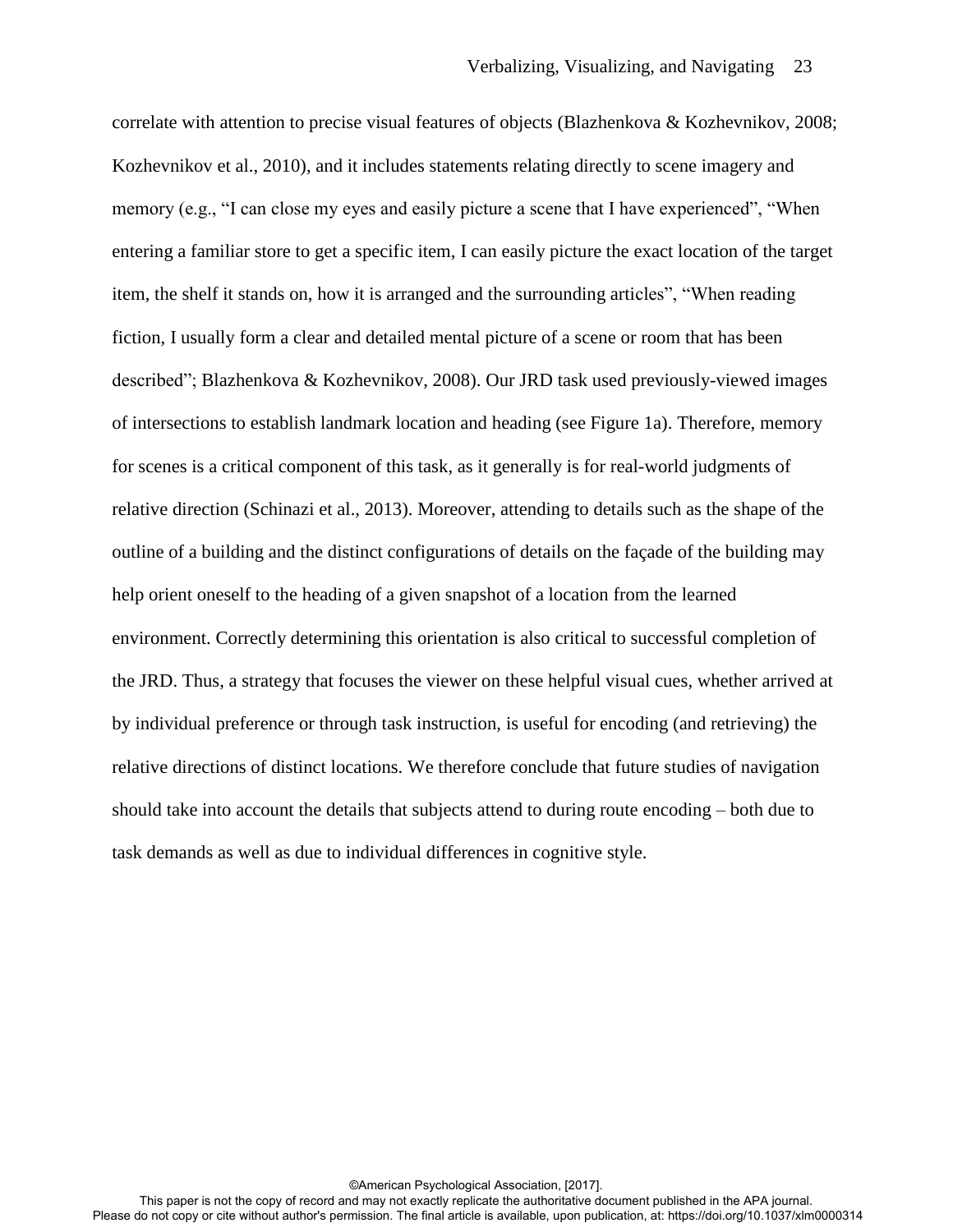# Acknowledgments

This research was supported by the National Science Foundation through REESE DRL-0910247 and by the National Eye Institute of the National Institutes of Health under award number R01EY021717 (PI: Thompson-Schill).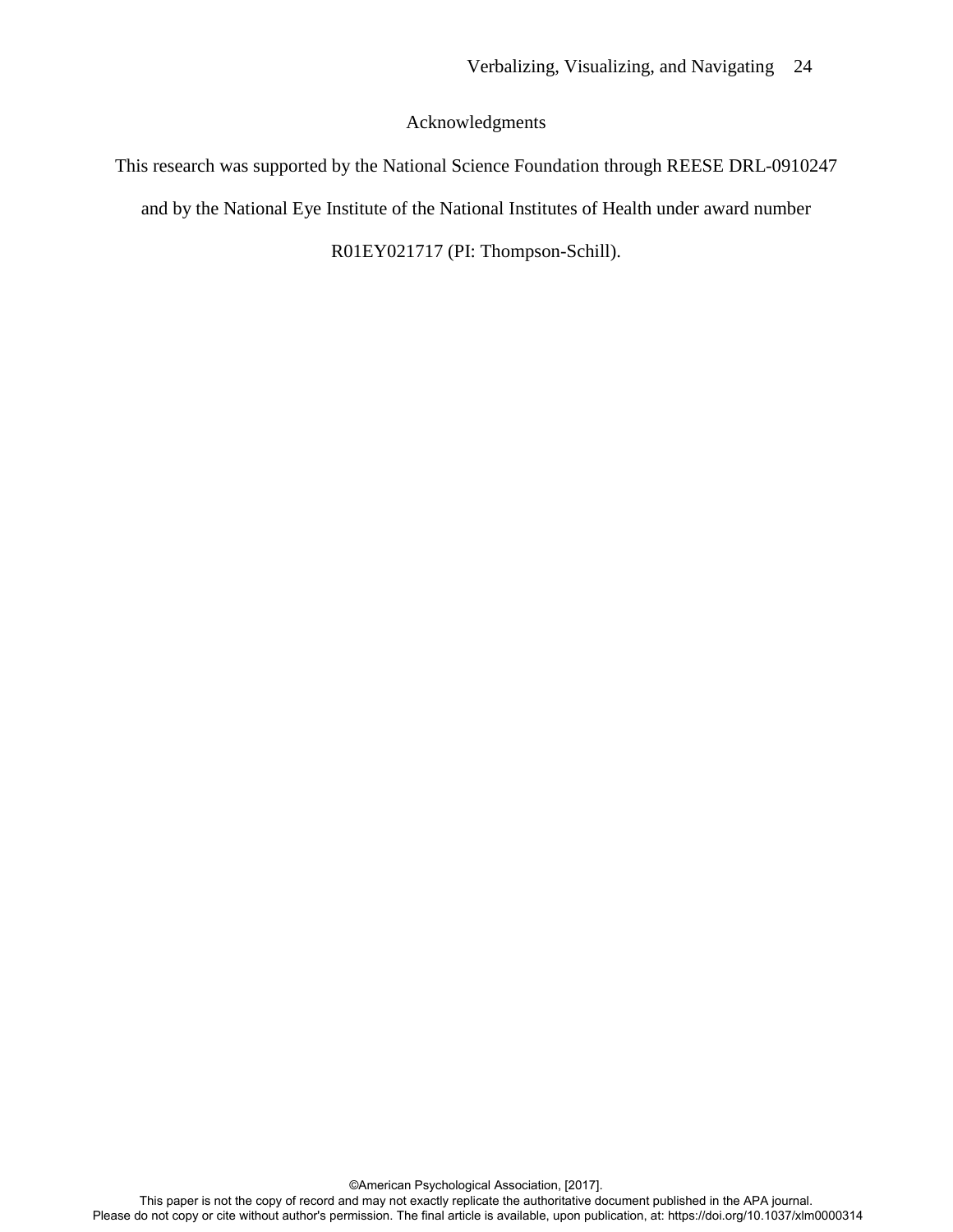# Figure Captions

- Figure 1. Example virtual intersection with landmark. A) Screen-captured image of an intersection viewed during the route (also seen during the JRD task). B) Isolated landmark as presented during the landmark recognition test.
- Figure 2. Illustration of the scoring rubric for JRD trials showing aerial perspective of a virtual city (left) and numerical response keypad with button labels and scores for each possible response on the illustrated trial (right). Green and red markers placed on the route indicate the positions of the initial and target locations for the trial, respectively. In this example, the correct response is  $7 - i.e.,$  the participant would point to the left and forward to get from the green intersection to the red intersection. Partial credit is awarded for responses near the correct response, as noted on the keypad illustration on the right side of the figure. (Participants never viewed cities from the aerial perspective.)
- Figure 3. Experiment 1 results. Error bars reflect standard error of the mean (SEM). Chance performance for the landmark recognition task is .50, for JRD it is .29.
- Figure 4. Experiment 2 results. Error bars reflect SEM. Chance performance for the landmark recognition task is .50, for JRD it is .29.

This paper is not the copy of record and may not exactly replicate the authoritative document published in the APA journal. Please do not copy or cite without author's permission. The final article is available, upon publication, at: https://doi.org/10.1037/xlm0000314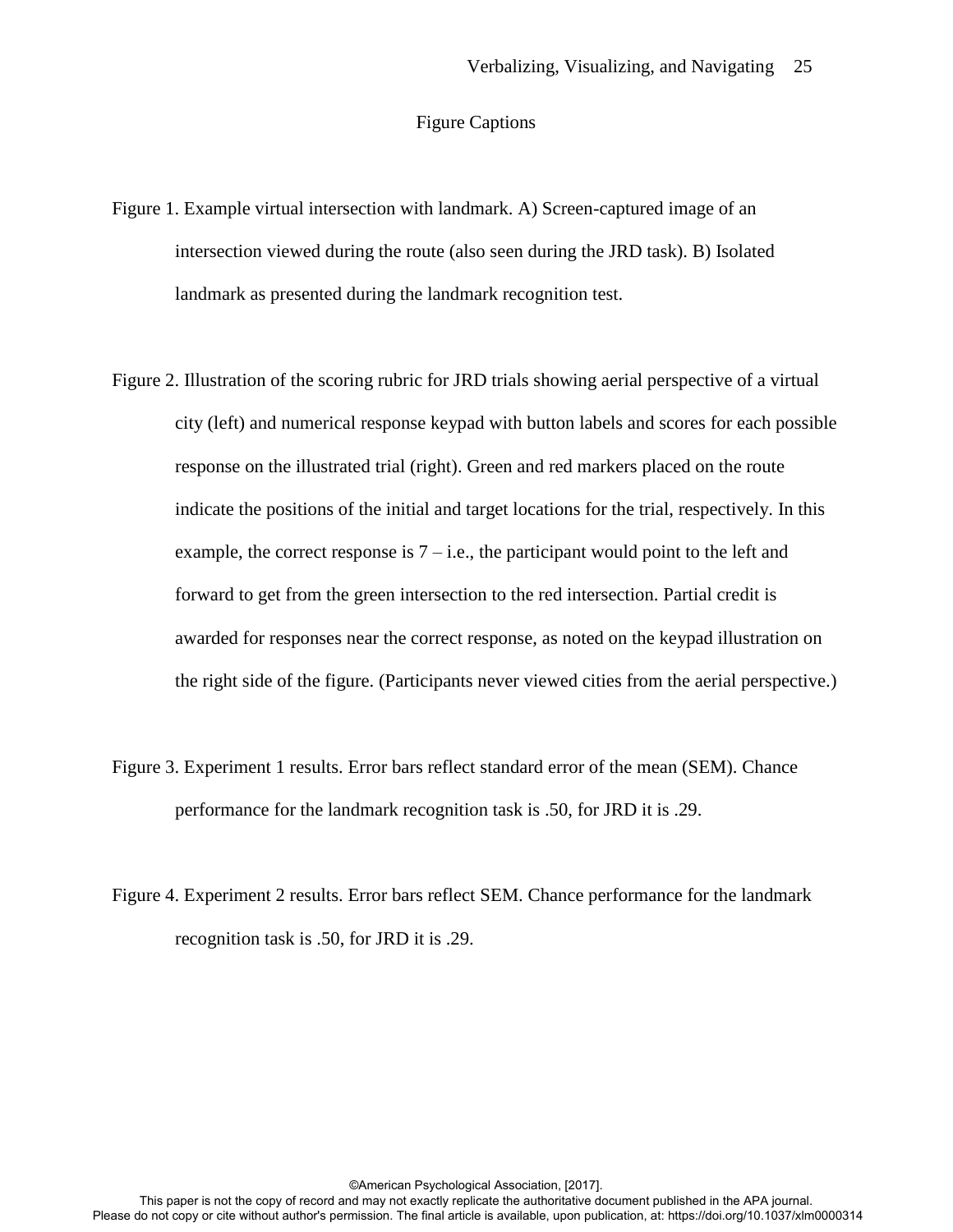## References

- Aguirre, G. K., & D'Esposito, M. (1997). Environmental knowledge is subserved by separable dorsal/ventral neural areas. *Journal of Neuroscience*, *17*(7), 2512–2518.
- Allen, G. L. (2000). Principles and practices for communicating route knowledge. *Applied Cognitive Psychology*, *14*(4), 333–359.
- Bek, J., Blades, M., Siegal, M., & Varley, R. (2010). Language and spatial reorientation: Evidence from severe aphasia. *Journal of Experimental Psychology: Learning, Memory, and Cognition*, *36*(3), 646–658. http://doi.org/10.1037/a0018281
- Blajenkova, O., Kozhevnikov, M., & Motes, M. A. (2006). Object-spatial imagery: a new selfreport imagery questionnaire. *Applied Cognitive Psychology*, *20*(2), 239–263. http://doi.org/10.1002/acp.1182
- Blazhenkova, O., & Kozhevnikov, M. (2008). The new object-spatial-verbal cognitive style model: Theory and measurement. *Applied Cognitive Psychology*, *23*(5), 638–663. http://doi.org/10.1002/acp.1473
- Blazhenkova, O., & Kozhevnikov, M. (2010). Visual-object ability: A new dimension of nonverbal intelligence. *Cognition*, *117*(3), 276–301. http://doi.org/10.1016/j.cognition.2010.08.021
- Brunyé, T. T., Rapp, D. N., & Taylor, H. A. (2008). Representational flexibility and specificity following spatial descriptions of real-world environments. *Cognition*, *108*(2), 418–443. http://doi.org/10.1016/j.cognition.2008.03.005
- Brunyé, T. T., & Taylor, H. A. (2008a). Extended experience benefits spatial mental model development with route but not survey descriptions. *Acta Psychologica*, *127*(2), 340–354. http://doi.org/10.1016/j.actpsy.2007.07.002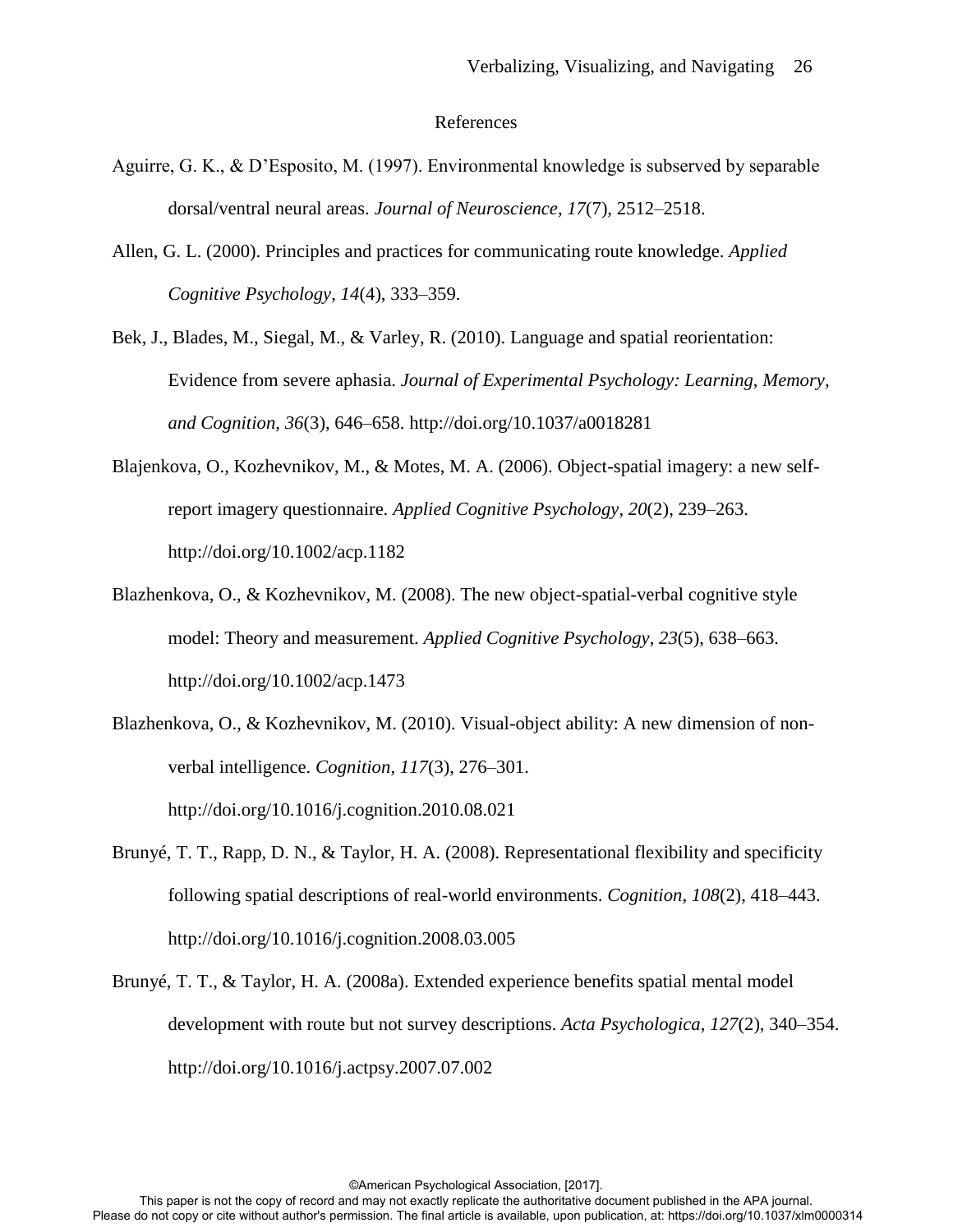Brunyé, T. T., & Taylor, H. A. (2008b). Working memory in developing and applying mental models from spatial descriptions☆. *Journal of Memory and Language*, *58*(3), 701–729.

http://doi.org/10.1016/j.jml.2007.08.003

- Brunyé, T. T., Taylor, H. A., & Worboys, M. (2007). Levels of detail in descriptions and depictions of geographic space. *Spatial Cognition and Computation*, *7*(3), 227–266.
- Cohen, J. (1988). *Statistical power analysis for the behavioral sciences* (2nd ed). Hillsdale, N.J: L. Erlbaum Associates.
- Constantinidou, F., & Baker, S. (2002). Stimulus modality and verbal learning performance in normal aging. *Brain and Language*, *82*(3), 296–311.
- Einstein, G. O., McDaniel, M. A., Owen, P. D., & Coté, N. C. (1990). Encoding and recall of texts: The importance of material appropriate processing. *Journal of Memory and Language*, *29*(5), 566–581. http://doi.org/10.1016/0749-596X(90)90052-2
- Epstein, R. A., & Higgins, J. S. (2007). Differential Parahippocampal and Retrosplenial Involvement in Three Types of Visual Scene Recognition. *Cerebral Cortex*, *17*(7), 1680– 1693. http://doi.org/10.1093/cercor/bhl079
- Etchamendy, N., & Bohbot, V. D. (2007). Spontaneous navigational strategies and performance in the virtual town. *Hippocampus*, *17*(8), 595–599. http://doi.org/10.1002/hipo.20303
- Fields, A. W., & Shelton, A. L. (2006). Individual skill differences and large-scale environmental learning. *Journal of Experimental Psychology: Learning, Memory, and Cognition*, *32*(3), 506–515.
- Giudice, N. A., Bakdash, J. Z., & Legge, G. E. (2007). Wayfinding with words: spatial learning and navigation using dynamically updated verbal descriptions. *Psychological Research*, *71*(3), 347–358. http://doi.org/10.1007/s00426-006-0089-8

This paper is not the copy of record and may not exactly replicate the authoritative document published in the APA journal. Please do not copy or cite without author's permission. The final article is available, upon publication, at: https://doi.org/10.1037/xlm0000314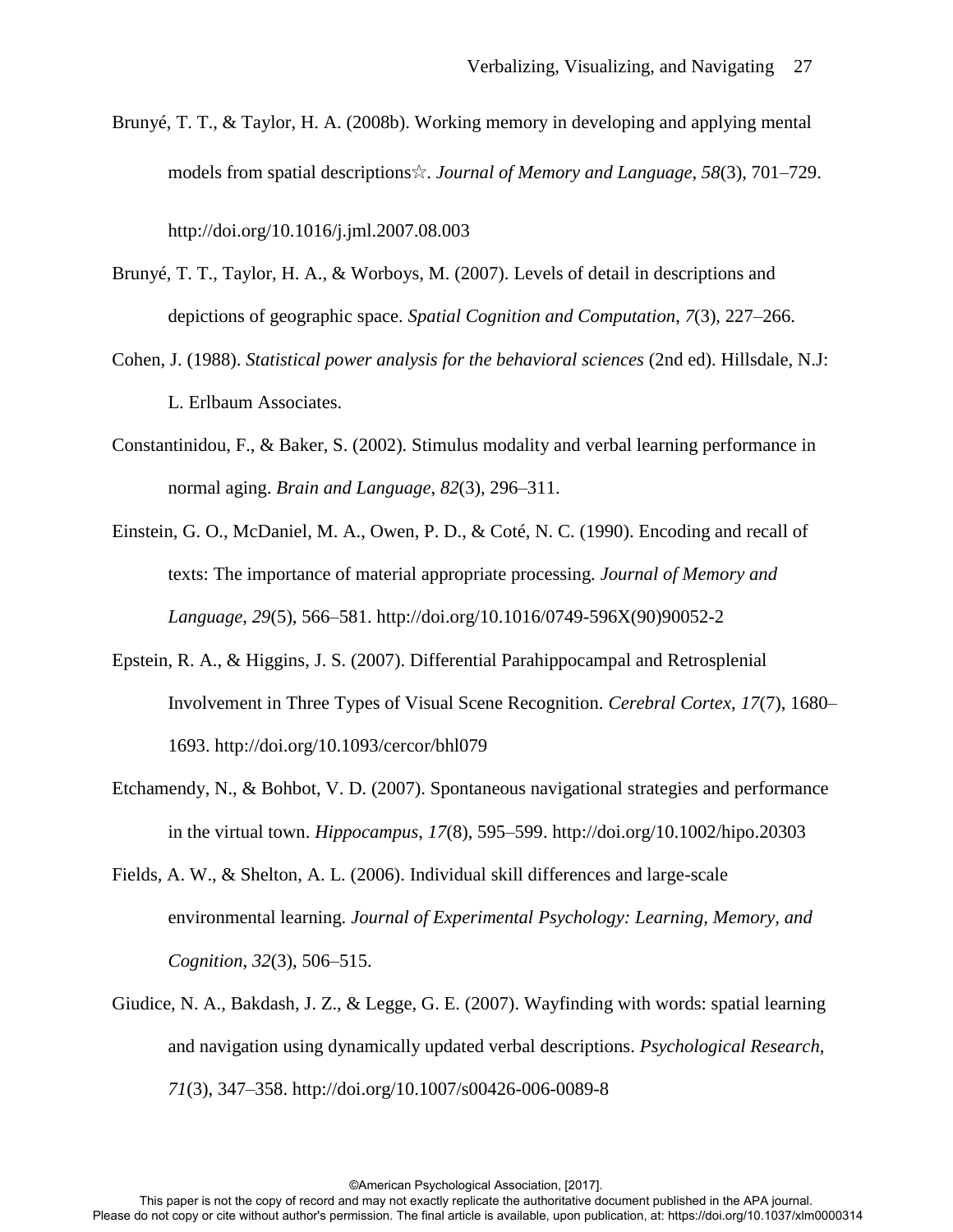- Giudice, N. A., Bakdash, J. Z., Legge, G. E., & Roy, R. (2010). Spatial learning and navigation using a virtual verbal display. *ACM Transactions on Applied Perception*, *7*(1), 1–22. http://doi.org/10.1145/1658349.1658352
- Hegarty, M., Montello, D. R., Richardson, A. E., Ishikawa, T., & Lovelace, K. (2006). Spatial abilities at different scales: Individual differences in aptitude-test performance and spatial-layout learning. *Intelligence*, *34*(2), 151–176.
- Hegarty, M., Richardson, A. E., Montello, D. R., Lovelace, K., & Subbiah, I. (2002). Development of a self-report measure of environmental spatial ability. *Intelligence*, (30), 425–447.
- Hegarty, M., & Waller, D. (2004). A dissociation between mental rotation and perspective-taking spatial abilities. *Intelligence*, *32*(2), 175–191. http://doi.org/10.1016/j.intell.2003.12.001
- Hermer-Vazquez, L., Spelke, E. S., & Katsnelson, A. S. (1999). Sources of flexibility in human cognition: dual-task studies of space and language. *Cognitive Psychology*, *39*(1), 3–36. http://doi.org/10.1006/cogp.1998.0713
- Hunt, R. R., & Einstein, G. O. (1981). Relational and item-specific information in memory. *Journal of Verbal Learning and Verbal Behavior*, *20*(5), 497–514.
- Ishikawa, T., & Montello, D. R. (2006). Spatial knowledge acquisition from direct experience in the environment: Individual differences in the development of metric knowledge and the integration of separately learned places. *Cognitive Psychology*, *52*(2), 93–129.
- Janzen, G. (2006). Memory for object location and route direction in virtual large-scale space. *The Quarterly Journal of Experimental Psychology*, *59*(3), 493–508. http://doi.org/10.1080/02724980443000746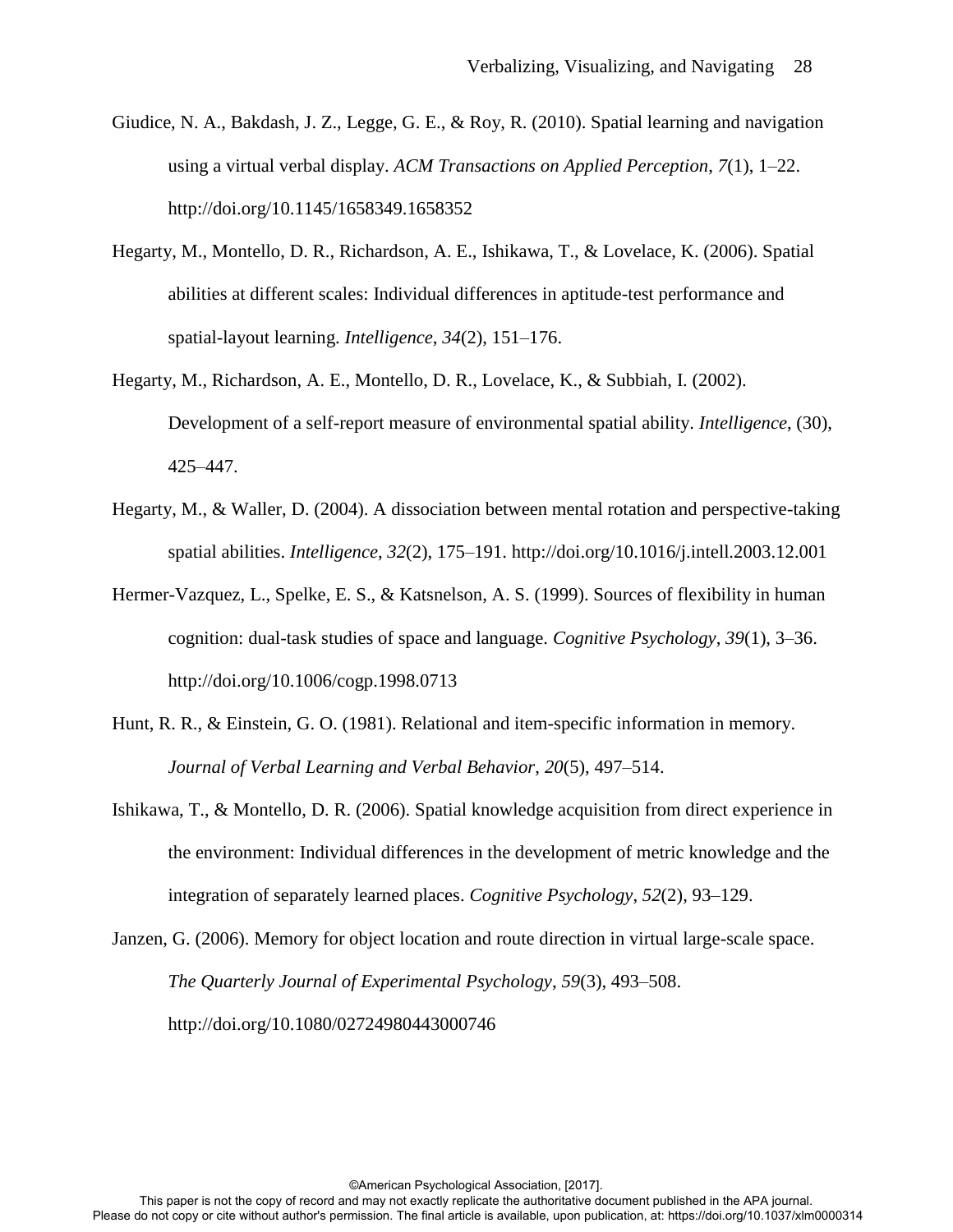- Janzen, G., & van Turennout, M. (2004). Selective neural representation of objects relevant for navigation. *Nature Neuroscience*, *7*(6), 673–677. http://doi.org/10.1038/nn1257
- Johnson, C. J., Paivio, A., & Clark, J. M. (1996). Cognitive components of picture naming. *Psychological Bulletin*, *120*(1), 113–139.
- Kirby, J. R., Moore, P. J., & Schofield, N. J. (1988). Verbal and Visual Learning Styles. *Contemporary Educational Psychology*, *13*(2), 169–184.
- Kirchhoff, B. A., & Buckner, R. L. (2006). Functional-Anatomic Correlates of Individual Differences in Memory. *Neuron*, *51*(2), 263–274. http://doi.org/10.1016/j.neuron.2006.06.006
- Kozhevnikov, M. (2007). Cognitive Styles in the Context of Modern Psychology: Toward an Integrated Framework of Cognitive Style. *Psychological Bulletin*, *133*(3), 464–481. http://doi.org/10.1037/0033-2909.133.3.464
- Kozhevnikov, M., Blazhenkova, O., & Becker, M. (2010). Trade-off in object versus spatial visualization abilities: Restriction in the development of visual-processing resources. *Psychonomic Bulletin & Review*, *17*(1), 29–35. http://doi.org/10.3758/PBR.17.1.29
- Kozhevnikov, M., & Hegarty, M. (2001). A dissociation between object manipulation spatial ability and spatial orientation ability. *Memory & Cognition*, *29*(5), 745–756.
- Kozhevnikov, M., Kosslyn, S., & Shephard, J. (2005). Spatial versus object visualizers: A new characterization of visual cognitive style. *Memory & Cognition*, *33*(4), 710–726.
- Kraemer, D. J. M., Hamilton, R. H., Messing, S. B., DeSantis, J. H., & Thompson-Schill, S. L. (2014). Cognitive style, cortical stimulation, and the conversion hypothesis. *Frontiers in Human Neuroscience*, *8*, 1–9. http://doi.org/10.3389/fnhum.2014.00015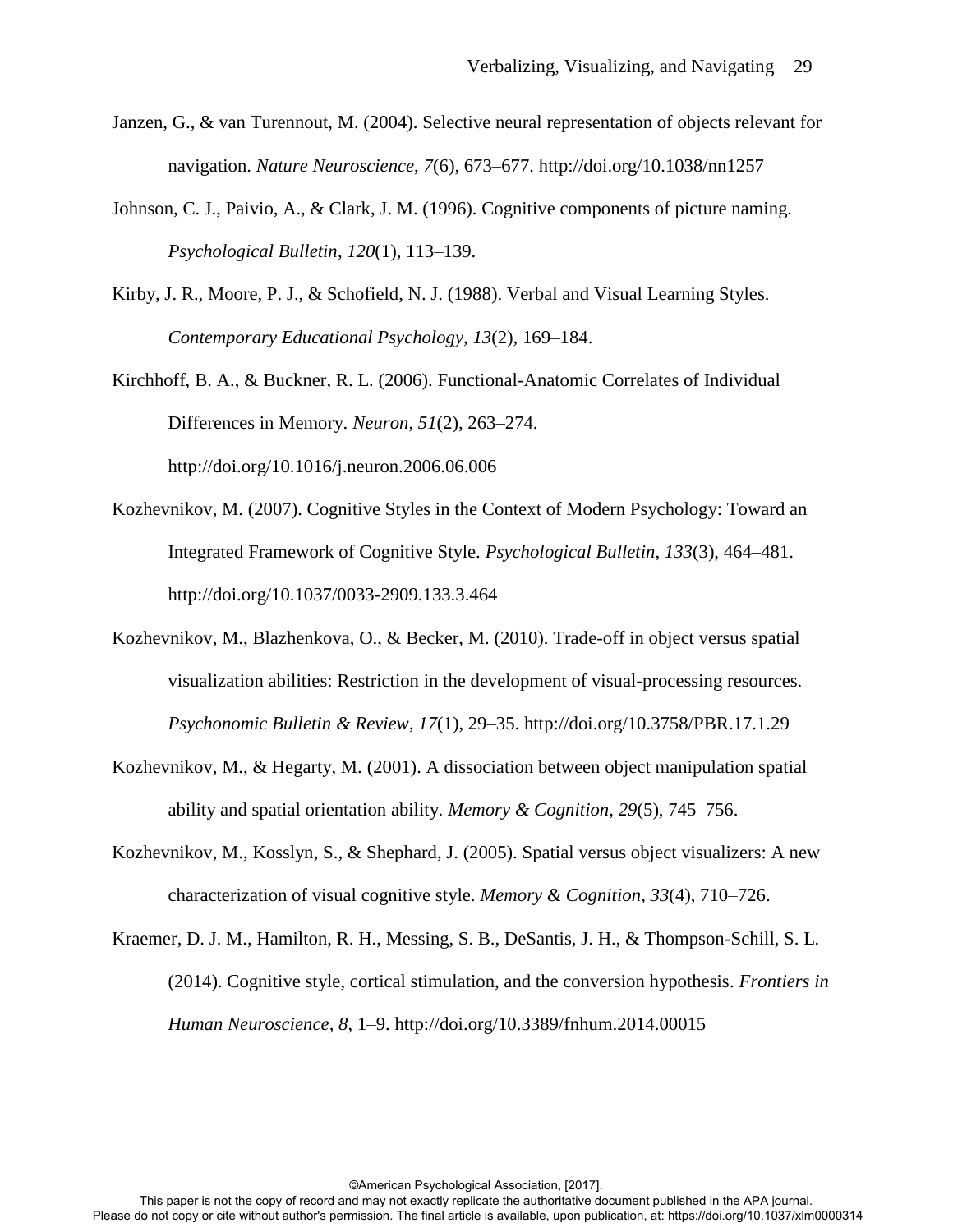- Kraemer, D. J. M., Rosenberg, L. M., & Thompson-Schill, S. L. (2009). The Neural Correlates of Visual and Verbal Cognitive Styles. *Journal of Neuroscience*, *29*(12), 3792–3798. http://doi.org/10.1523/JNEUROSCI.4635-08.2009
- Learmonth, A. E., Newcombe, N. S., & Huttenlocher, J. (2001). Toddlers' Use of Metric Information and Landmarks to Reorient. *Journal of Experimental Child Psychology*, *80*(3), 225–244. http://doi.org/10.1006/jecp.2001.2635
- Lee, P. U., & Tversky, B. (2005). Interplay Between Visual and Spatial: The Effect of Landmark Descriptions on Comprehension of Route/Survey Spatial Descriptions. *Spatial Cognition & Computation*, *5*(2-3), 163–185. http://doi.org/10.1080/13875868.2005.9683802
- Lupyan, G., Rakison, D. H., & McClelland, J. L. (2007). Language is not Just for Talking Redundant Labels Facilitate Learning of Novel Categories. *Psychological Science*, *18*(12), 1077–1083.
- Mani, K., & Johnson-Laird, P. N. (1982). The mental representation of spatial descriptions. *Memory & Cognition*, *10*(2), 181–187.
- Marchette, S. A., Yerramsetti, A., Burns, T. J., & Shelton, A. L. (2011). Spatial memory in the real world: long-term representations of everyday environments. *Memory & Cognition*, *39*(8), 1401–1408. http://doi.org/10.3758/s13421-011-0108-x
- Massa, L. J., & Mayer, R. E. (2006). Testing the ATI hypothesis: Should multimedia instruction accommodate verbalizer-visualizer cognitive style? *Learning and Individual Differences*, *16*(4), 321–335. http://doi.org/10.1016/j.lindif.2006.10.001
- McDaniel, M. A., & Einstein, G. O. (1989). Material-appropriate processing: A contextualist approach to reading and studying strategies. *Educational Psychology Review*, *1*(2), 113– 145.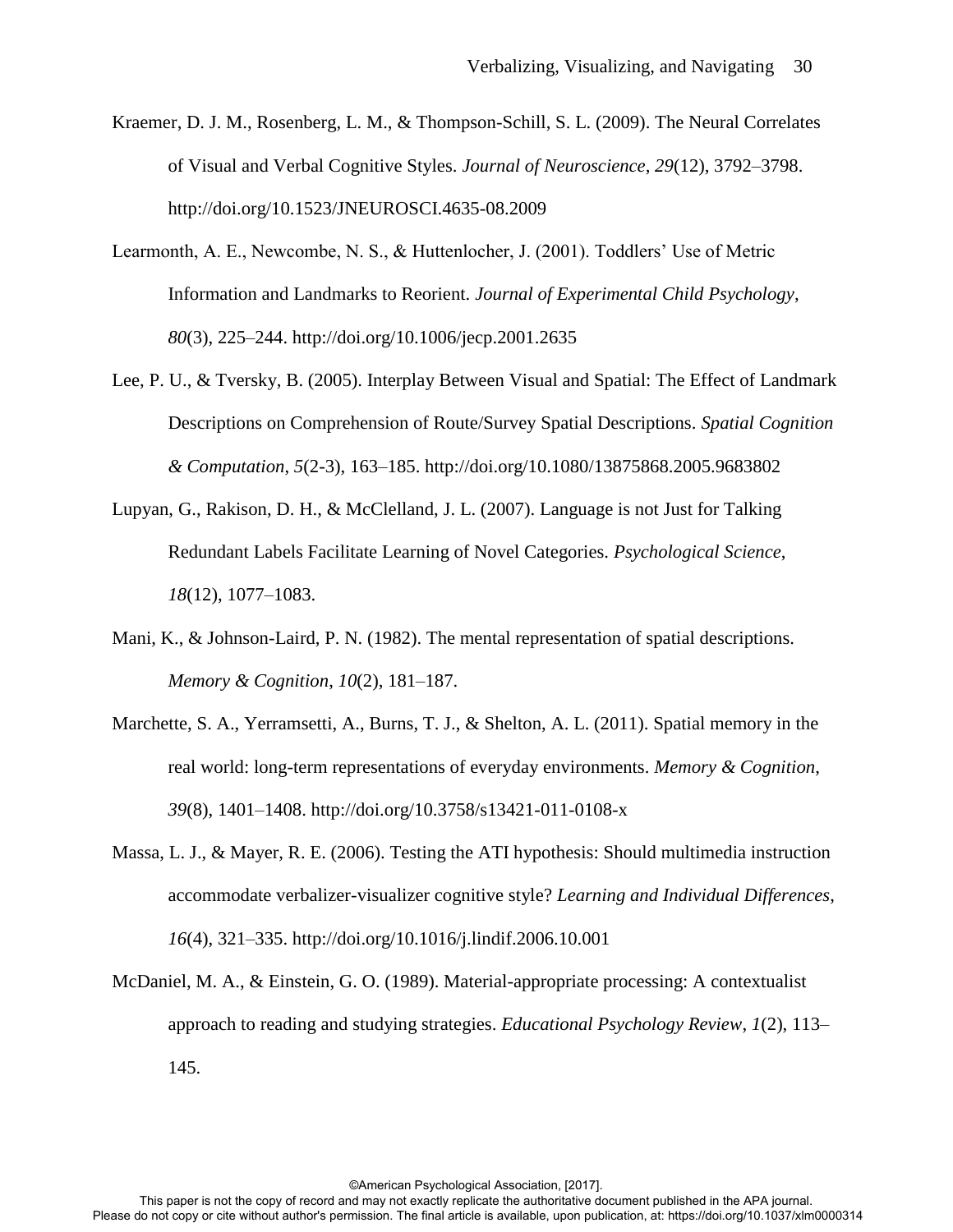- McDaniel, M. A., & Kearney, E. M. (1984). Optimal learning strategies and their spontaneous use: The importance of task-appropriate processing. *Memory & Cognition*, *12*(4), 361– 373.
- Meilinger, T. (2005). Wayfinding with maps and verbal directions. In *Proceedings of the 26th Annual Conference of the Cognitive Science Society*. Retrieved from http://www.kyb.mpg.de/fileadmin/user\_upload/files/publications/CogSci-2005- Meilinger.pdf
- Mellet, E., Briscogne, S., Tzourio-Mazoyer, N., Ghaëm, O., Petit, L., Zago, L., … Denis, M. (2000). Neural correlates of topographic mental exploration: the impact of route versus survey perspective learning. *NeuroImage*, *12*(5), 588–600. http://doi.org/10.1006/nimg.2000.0648
- Morris, C. D., Bransford, J. D., & Franks, J. J. (1977). Levels of processing versus transfer appropriate processing. *Journal of Verbal Learning and Verbal Behavior*, *16*(5), 519– 533.
- Paivio, A. (1979). *Imagery and Verbal Processes*. Hillsdale, NJ: Lawrence Earlbaum Associates.
- Paivio, A. (1991). Dual coding theory: Retrospect and current status. *Canadian Journal of Psychology/Revue Canadienne de Psychologie*, *45*(3), 255–287. http://doi.org/10.1037/h0084295
- Paivio, A., & Harshman, R. (1983). Factor analysis of a questionnaire on imagery and verbal habits and skills. *Canadian Journal of Psychology/Revue Canadienne de Psychologie*, *37*(4), 461–483.

This paper is not the copy of record and may not exactly replicate the authoritative document published in the APA journal. Please do not copy or cite without author's permission. The final article is available, upon publication, at: https://doi.org/10.1037/xlm0000314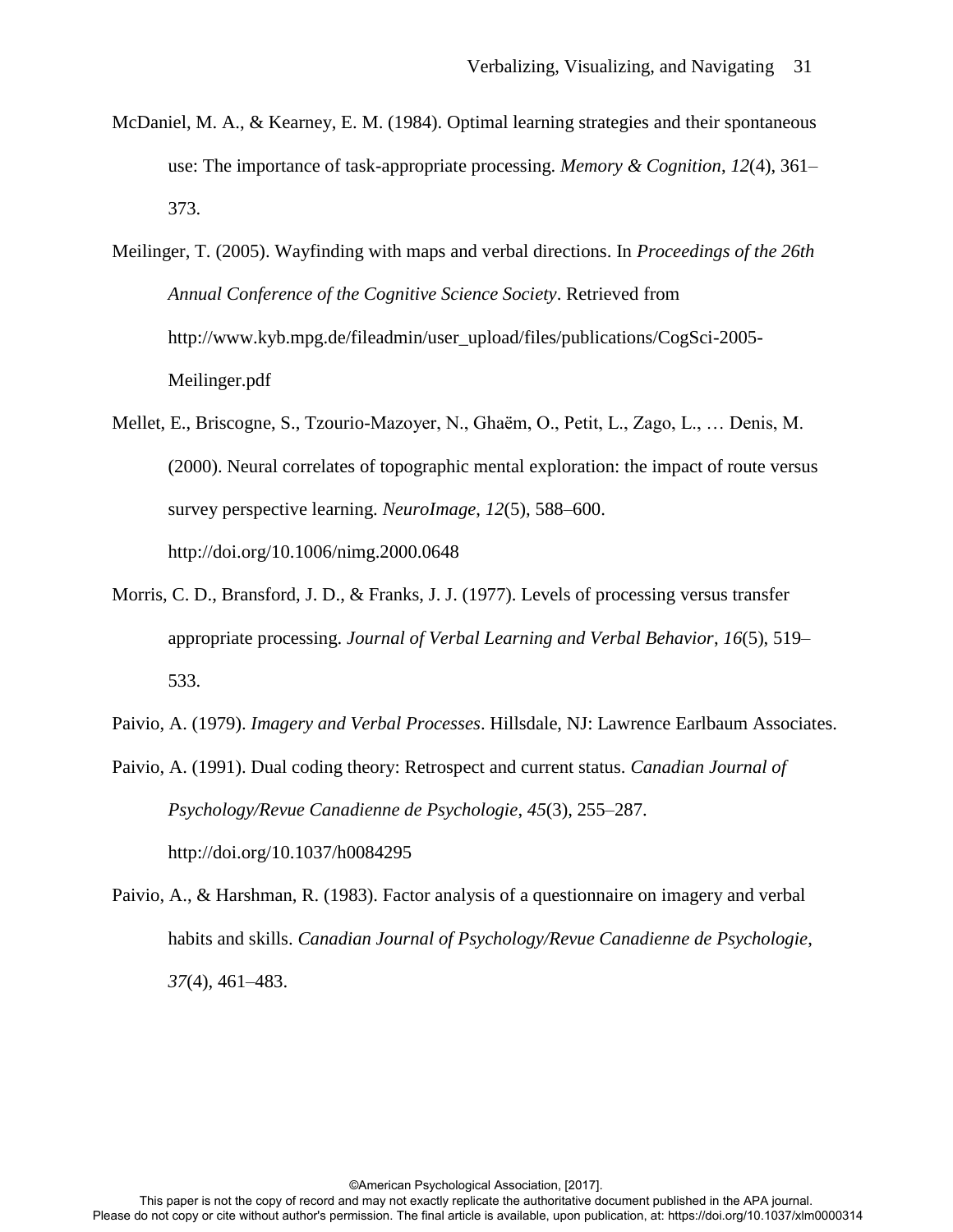- Palermo, L., Iaria, G., & Guariglia, C. (2008). Mental imagery skills and topographical orientation in humans: A correlation study. *Behavioural Brain Research*, *192*(2), 248– 253. http://doi.org/10.1016/j.bbr.2008.04.014
- Pazzaglia, F., & De Beni, R. (2001). Strategies of processing spatial information in survey and landmark-centred individuals. *European Journal of Cognitive Psychology*, *13*(4), 493– 508. http://doi.org/10.1080/09541440125778
- Presson, C. C., & Montello, D. R. (1988). Points of reference in spatial cognition: Stalking the elusive landmark\*. *British Journal of Developmental Psychology*, *6*(4), 378–381. http://doi.org/10.1111/j.2044-835X.1988.tb01113.x
- Pyers, J. E., Shusterman, A., Senghas, A., Spelke, E. S., & Emmorey, K. (2010). From the Cover: Evidence from an emerging sign language reveals that language supports spatial cognition. *Proceedings of the National Academy of Sciences*, *107*(27), 12116–12120. http://doi.org/10.1073/pnas.0914044107
- Ratliff, K. R., & Newcombe, N. S. (2008). Is language necessary for human spatial reorientation? Reconsidering evidence from dual task paradigms. *Cognitive Psychology*, *56*(2), 142–163. http://doi.org/10.1016/j.cogpsych.2007.06.002
- Richardson, A. E., Montello, D. R., & Hegarty, M. (1999). Spatial knowledge acquisition from maps and from navigation in real and virtual environments. *Memory & Cognition*, *27*(4), 741–750.
- Roediger, H. L., & Blaxton, T. A. (1987). Effects of varying modality, surface features, and retention interval on priming in word-fragment completion. *Memory & Cognition*, *15*(5), 379–388.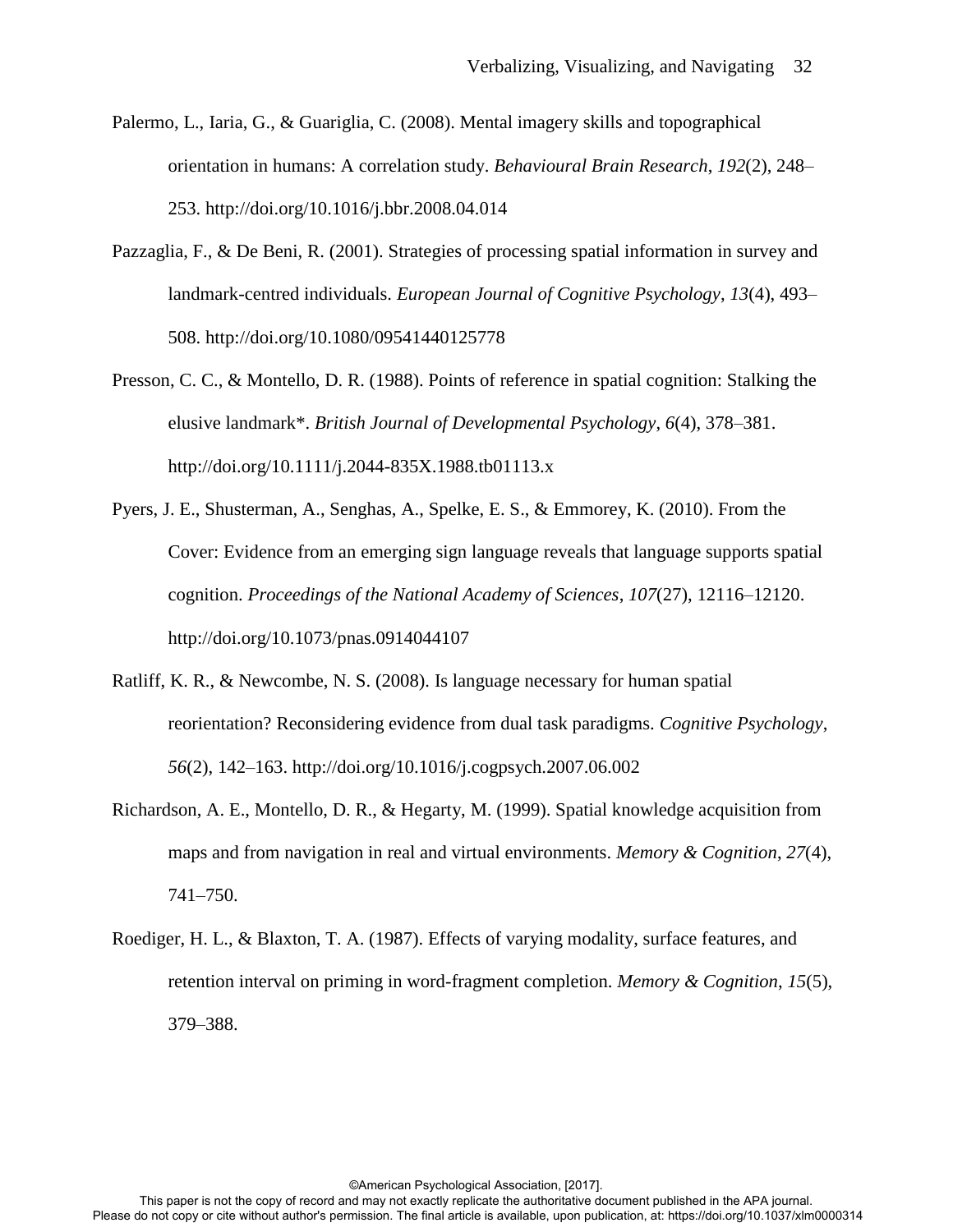- Roediger, H. L., Gallo, D. A., & Geraci, L. (2002). Processing approaches to cognition: The impetus from the levels-of-processing framework. *Memory*, *10*(5-6), 319–332. http://doi.org/10.1080/09658210224000144
- Schinazi, V. R., & Epstein, R. A. (2010). Neural correlates of real-world route learning. *NeuroImage*, *53*(2), 725–735. http://doi.org/10.1016/j.neuroimage.2010.06.065
- Schinazi, V. R., Nardi, D., Newcombe, N. S., Shipley, T. F., & Epstein, R. A. (2013). Hippocampal size predicts rapid learning of a cognitive map in humans. *Hippocampus*, *23*(6), 515–528. http://doi.org/10.1002/hipo.22111
- Schneider, L. F., & Taylor, H. A. (1999). How do you get there from here? Mental representations of route descriptions. *Applied Cognitive Psychology*, *13*(5), 415–441. http://doi.org/10.1002/(SICI)1099-0720(199910)13:5<415::AID-ACP602>3.0.CO;2-N
- Schooler, J. W., & Engstler-Schooler, T. Y. (1990). Verbal overshadowing of visual memories: Some things are better left unsaid. *Cognitive Psychology*, *22*(1), 36–71.
- Shelton, A. L., & McNamara, T. P. (2001). Systems of Spatial Reference in Human Memory. *Cognitive Psychology*, *43*(4), 274–310. http://doi.org/10.1006/cogp.2001.0758
- Taevs, M., Dahmani, L., Zatorre, R. J., & Bohbot, V. D. (2010). Semantic Elaboration in Auditory and Visual Spatial Memory. *Frontiers in Psychology*, *1*. http://doi.org/10.3389/fpsyg.2010.00228
- Taylor, H. A., & Tversky, B. (1992a). Descriptions and depictions of environments. *Memory & Cognition*, *20*(5), 483–496.
- Taylor, H. A., & Tversky, B. (1992b). Spatial mental models derived from survey and route descriptions. *Journal of Memory and Language*, *31*(2), 261–292.